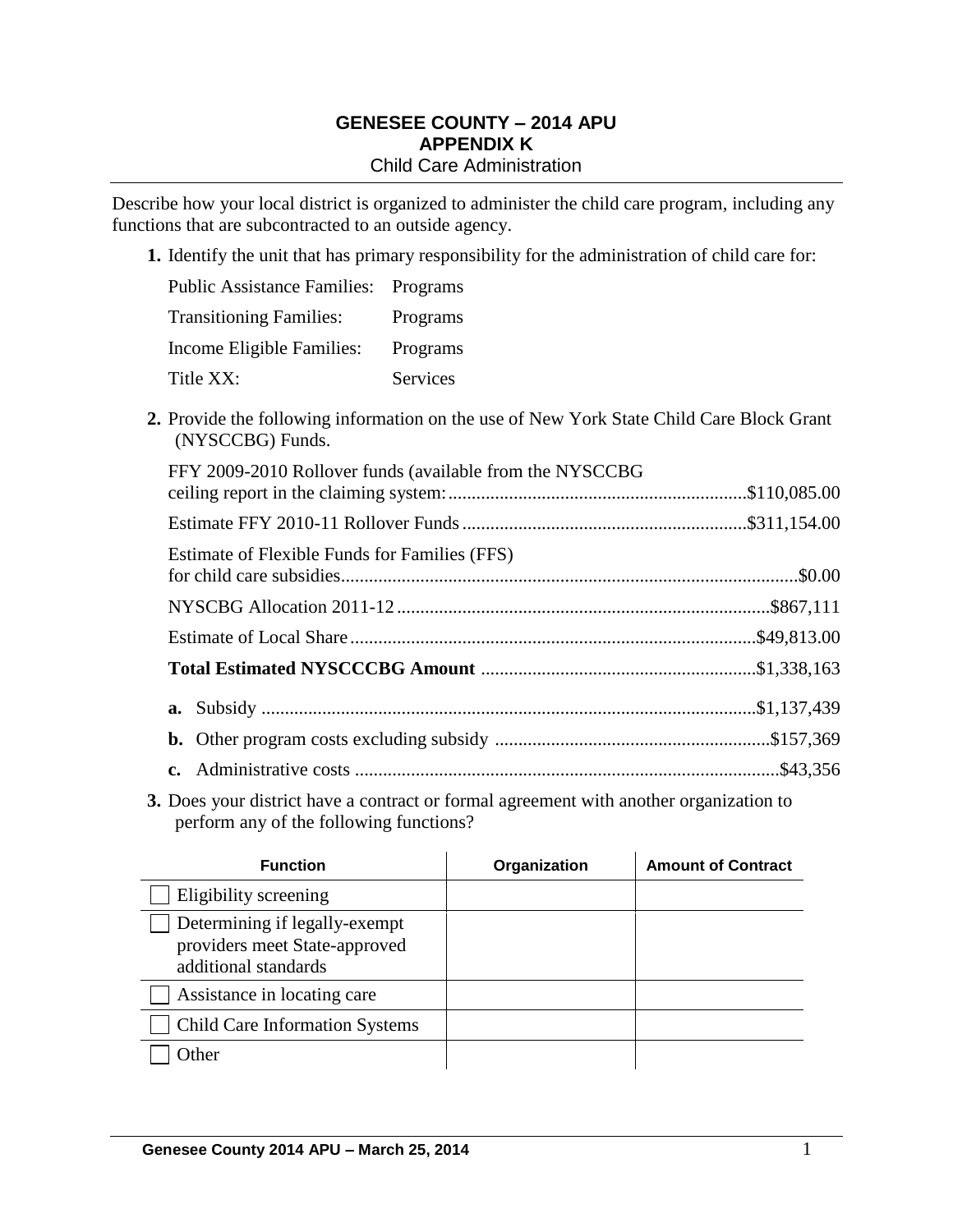# **APPENDIX L** Other Eligible Families if Funds are Available (Required)

Listed below are the optional categories of eligible families that your district can include as part of its County Plan. Select any categories your county wants to serve using the NYSCCBG funds and describe any limitations associated with the category.

| <b>Optional Categories</b>                                                                                                                                                                        | <b>Option</b>                     | <b>Limitations</b> |
|---------------------------------------------------------------------------------------------------------------------------------------------------------------------------------------------------|-----------------------------------|--------------------|
| 1. Public Assistance (PA) families participating in an<br>approved activity in addition to their required<br>work activity.                                                                       | $\boxtimes$ Yes<br>N <sub>o</sub> |                    |
| 2. PA families or families with income up to 200% of<br>the State Income Standard when the caretaker is:                                                                                          |                                   |                    |
| a) participating in an approved substance abuse<br>treatment program                                                                                                                              | $\times$ Yes<br>N <sub>o</sub>    |                    |
| homeless<br>b)                                                                                                                                                                                    | $\boxtimes$ Yes<br>N <sub>o</sub> |                    |
| a victim of domestic violence<br>C)                                                                                                                                                               | $\times$ Yes<br>N <sub>o</sub>    |                    |
| d) in an emergency situation of short duration                                                                                                                                                    | $\boxtimes$ Yes<br>N <sub>o</sub> |                    |
| 3. Families with an open child protective services<br>case when child care is needed to protect the child.                                                                                        | $\boxtimes$ Yes<br>N <sub>o</sub> |                    |
| 4. Families with income up to 200% of the State<br>Income Standard when child care services are<br>needed because the child's caretaker:                                                          |                                   |                    |
| a) is physically or mentally incapacitated                                                                                                                                                        | $\boxtimes$ Yes<br>N <sub>o</sub> |                    |
| b) has family duties away from home                                                                                                                                                               | $\boxtimes$ Yes<br>N <sub>o</sub> |                    |
| 5. Families with income up to 200% of the State<br>Income Standard when child care services are<br>needed for the child's caretaker to actively seek<br>employment for a period up to six months. | $\boxtimes$ Yes<br>$\exists$ No   |                    |
| 6. PA families where a sanctioned parent is<br>participating in unsubsidized employment, earning<br>wages at a level equal to or greater than the<br>minimum amount under law.                    | $\boxtimes$ Yes<br>N <sub>o</sub> |                    |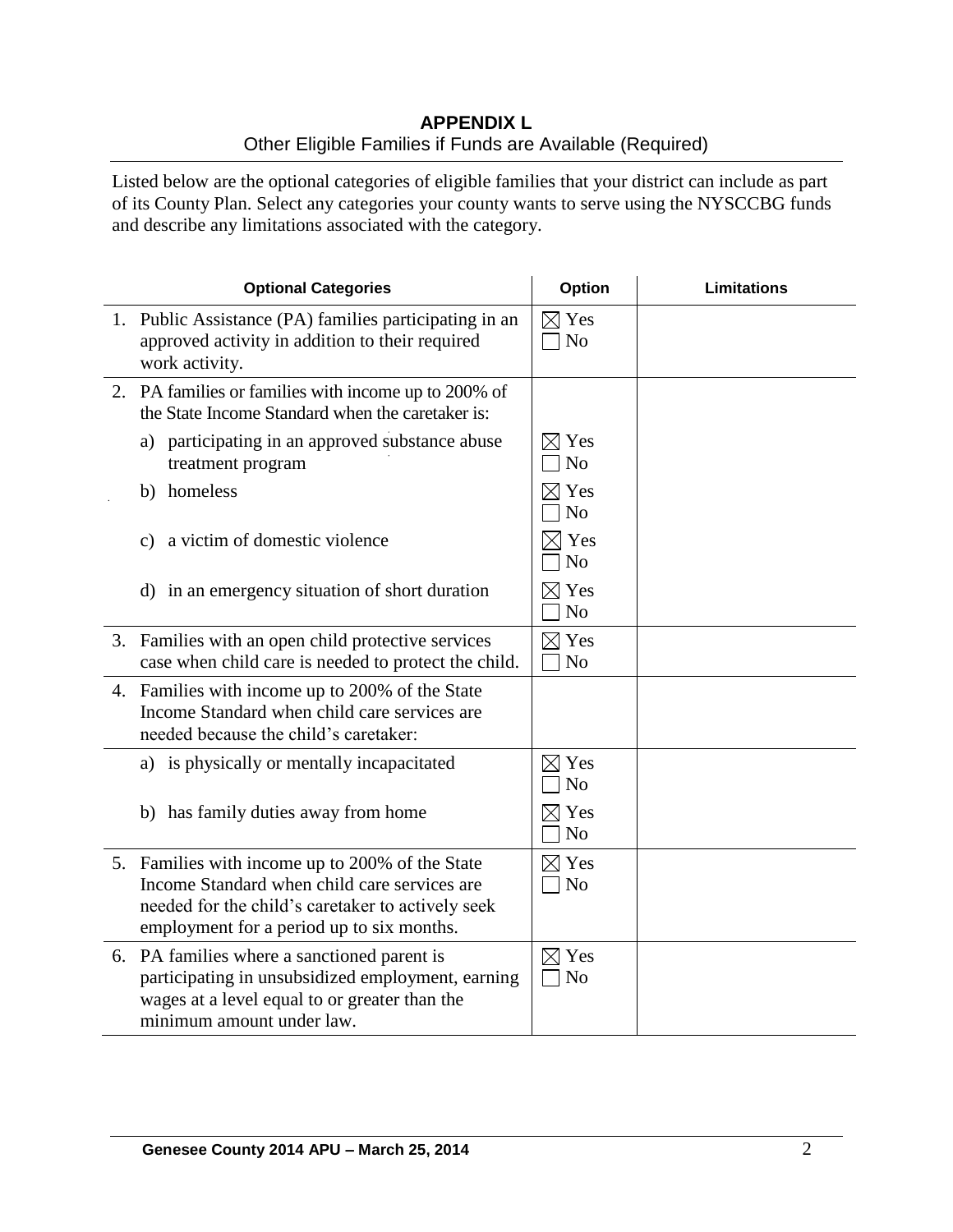| n income up to 200% of the State<br>dard when child care services are<br>the child's caretaker to participate in:<br>or private educational facility<br>g a standard high school curriculum<br>y or approved by the local school  | $\boxtimes$ Yes<br>N <sub>o</sub> |  |
|-----------------------------------------------------------------------------------------------------------------------------------------------------------------------------------------------------------------------------------|-----------------------------------|--|
| tion program that prepares an<br>l to obtain a NYS High School<br>ncy diploma                                                                                                                                                     | $\boxtimes$ Yes<br>N <sub>0</sub> |  |
| n providing basic remedial education<br>as of reading, writing, mathematics,<br>communications for individuals<br>ng below the ninth month of the<br>ade level                                                                    | $\boxtimes$ Yes<br>N <sub>o</sub> |  |
| n providing literacy training designed<br>dividuals improve their ability to read                                                                                                                                                 | $\boxtimes$ Yes<br>N <sub>o</sub> |  |
| s a second language (ESL) instructional<br>designed to develop skills in listening,<br>reading, and writing the English<br>for individuals whose primary language<br>an English                                                   | $\boxtimes$ Yes<br>$\log$         |  |
| ar full-time degree granting program<br>nunity college, a two-year college, or<br>graduate college with a specific<br>al goal leading to an associate degree<br>cate of completion                                                | Yes<br>$\boxtimes$ No             |  |
| program, which has a specific<br>onal goal and is conducted by an<br>n other than a college or university<br>ensed or approved by the State<br>n Department                                                                       | Yes<br>N <sub>o</sub>             |  |
| tional skill training program such as a<br>cation and literacy training program                                                                                                                                                   | Yes<br>$\boxtimes$ No             |  |
| stration project designed for<br>al training or other project approved<br>epartment of Labor<br>/caretaker must complete the selected<br>nder number seven within 30<br>dar months. The parent/caretaker<br>nore than one program | Yes<br>$\boxtimes$ No             |  |

- a) a public  $\alpha$ providing offered by district
- b) an educat individua<sup>1</sup> equivalen
- c) a program in the area and oral c functioning eighth gra
- d) a program to help in and write
- e) English as program d speaking, language is other th
- f) a two -year full at a comn an underg vocationa or certific
- g) a training occupatio institution that is lice Education
- h) a prevocat basic educ
- i) a demons vocationa by the De

**Note:** The parent/ programs listed und consecutive calen cannot enroll in more than one program.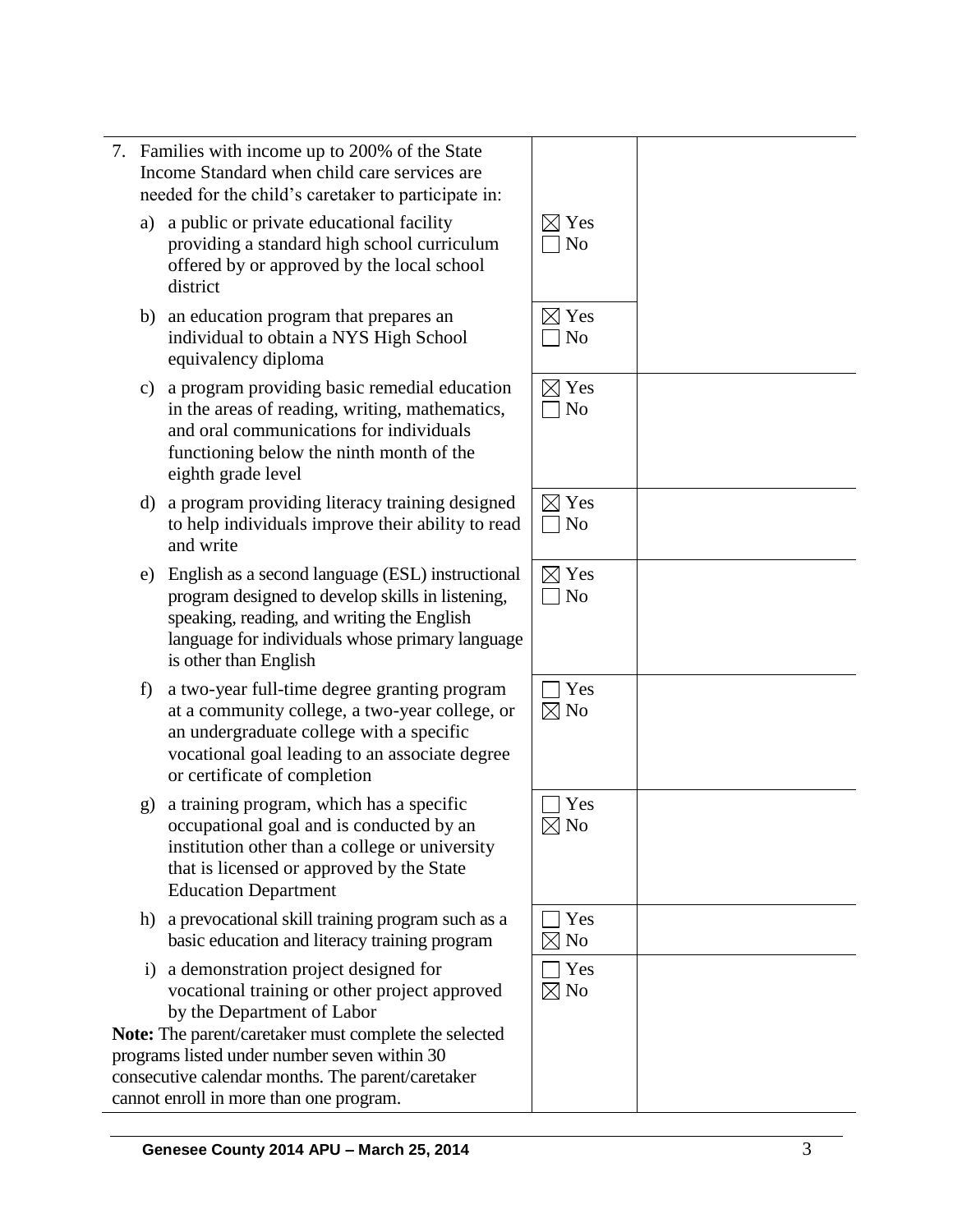| 8. PA recipients and low-income families with<br>incomes up to 200% of the State Income Standard<br>who are satisfactorily participating in a two-year<br>program other than one with a specific vocational<br>sequence (leading to an associate's degree or<br>certificate of completion and that is reasonably<br>expected to lead to an improvement in the<br>parent/caretaker's earning capacity) as long as the<br>parent(s) or caretaker is also working at least $17\frac{1}{2}$<br>hours per week. The parent/caretaker must<br>demonstrate his or her ability to successfully<br>complete the course of study.               | Yes<br>$\boxtimes$ No |  |
|---------------------------------------------------------------------------------------------------------------------------------------------------------------------------------------------------------------------------------------------------------------------------------------------------------------------------------------------------------------------------------------------------------------------------------------------------------------------------------------------------------------------------------------------------------------------------------------------------------------------------------------|-----------------------|--|
| 9. PA recipients and low-income families with<br>incomes up to 200% of the State Income Standard<br>who are satisfactorily participating in a two-year<br>college or university program (other than one with<br>a specific vocational sequence) leading to an<br>associate's degree or a certificate of completion<br>that is reasonably expected to lead to an<br>improvement in the parent/caretaker's earning<br>capacity as long as the parent $(s)$ or caretaker is<br>also working at least 17½ hours per week. The<br>parent/caretaker must demonstrate his or her<br>ability to successfully complete the course of<br>study. | Yes<br>$\boxtimes$ No |  |
| 10. PA recipients and low-income families with<br>incomes up to 200% of the State Income Standard<br>who are satisfactorily participating in a four-year<br>college or university program leading to a<br>bachelor's degree and that is reasonably expected<br>to lead to an improvement in the parent/caretaker's<br>earning capacity as long as the parent(s) or<br>caretaker is also working at least 17 <sup>1</sup> / <sub>2</sub> hours per<br>week. The parent/caretaker must demonstrate his<br>or her ability to successfully complete the course<br>of study.                                                               | Yes<br>$\boxtimes$ No |  |
| 11. Families with incomes up to the 200% of the State<br>Income Standard when child care services are<br>needed for the child's caretaker to participate in a<br>program to train workers in an employment field<br>that currently is or is likely to be in demand in the<br>future, if the caretaker documents that he or she is<br>a dislocated worker and is currently registered in<br>such a program, provided that child care services<br>are only used for the portion of the day the<br>caretaker is able to document is directly related to                                                                                  | Yes<br>$\boxtimes$ No |  |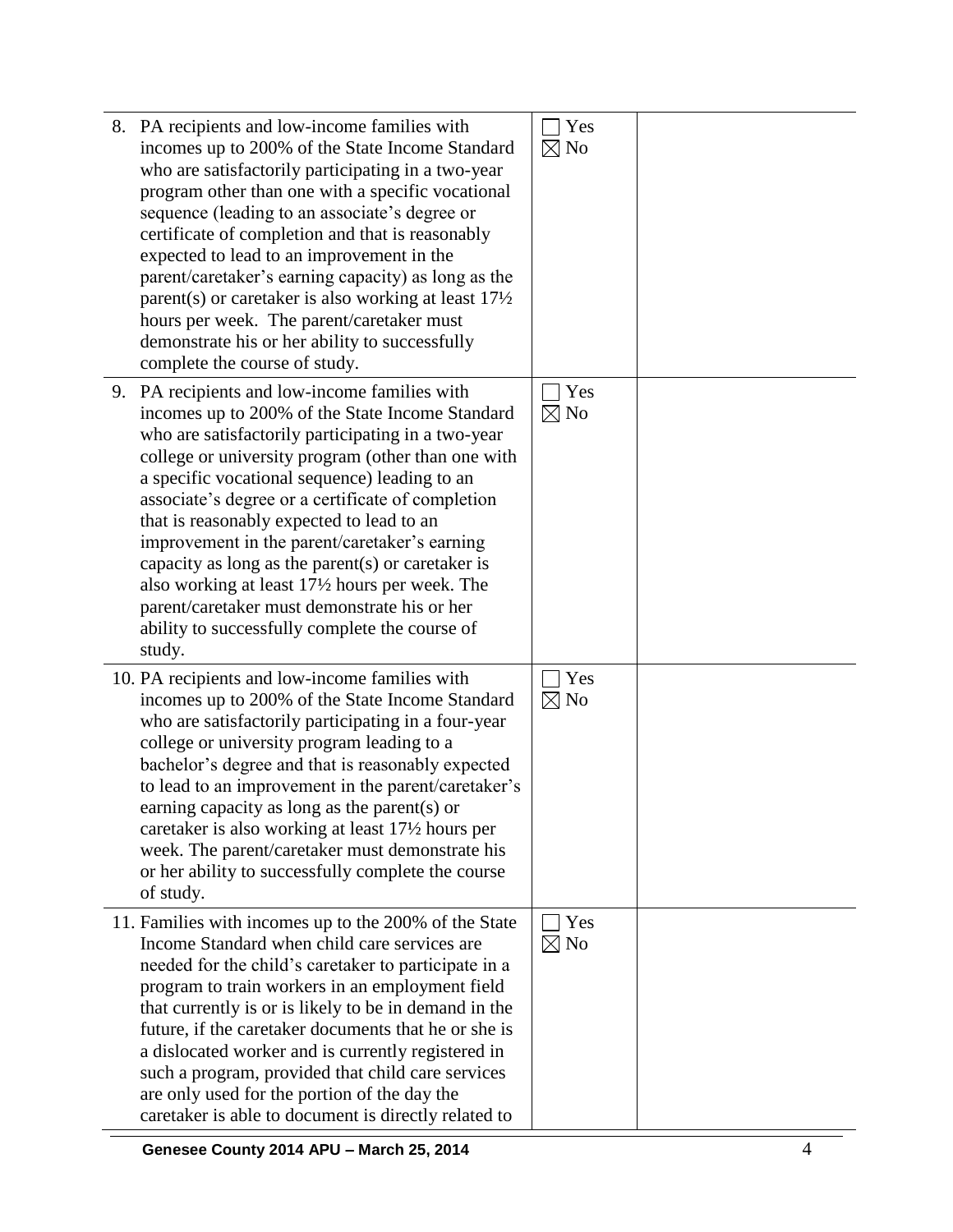|  | the caretaker engaging in such a program. |  |  |
|--|-------------------------------------------|--|--|
|--|-------------------------------------------|--|--|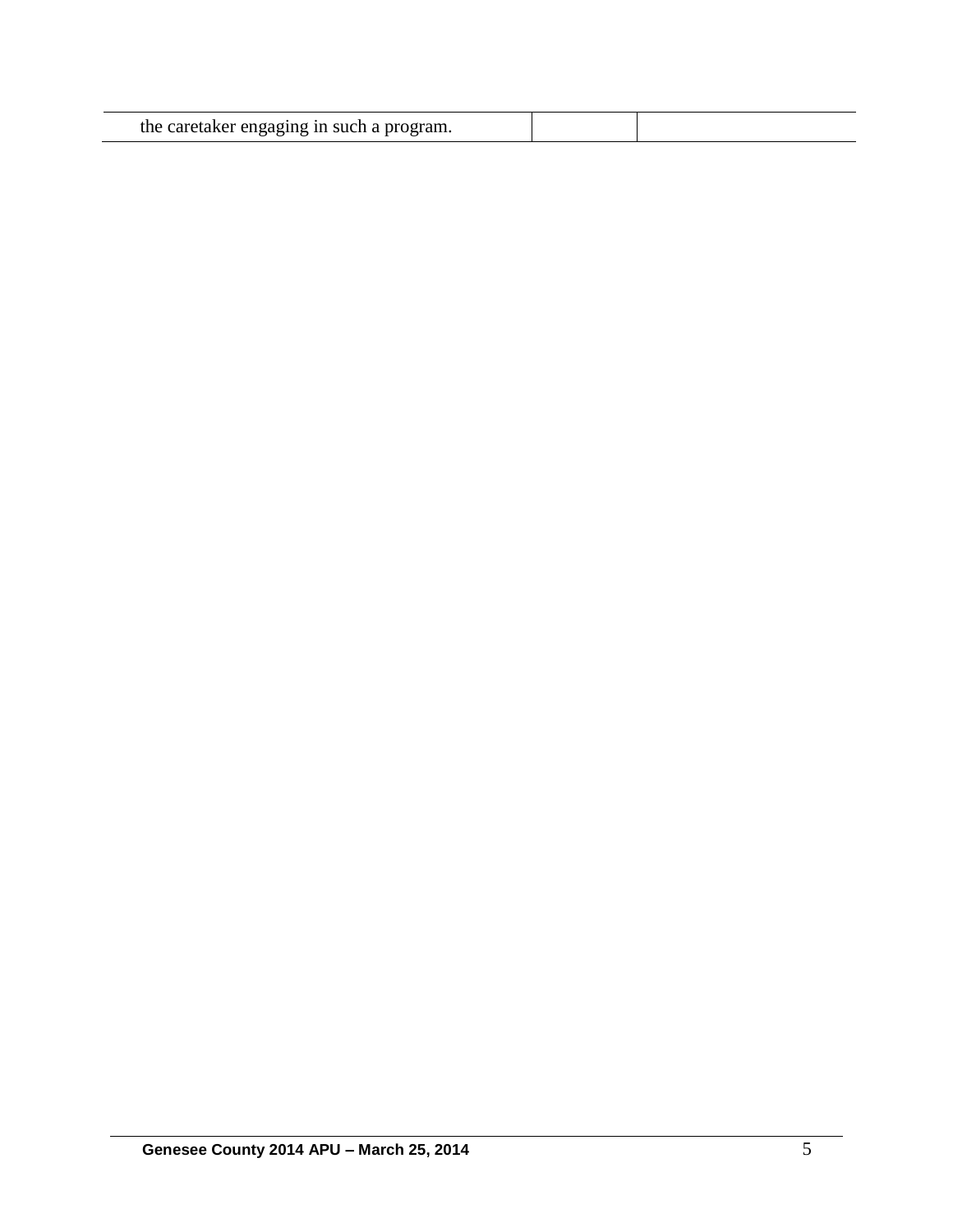# **APPENDIX M**

Reasonable Distance, Very Low Income, Family Share, Case Closing and Openings, Recertification Period, Fraud and Abuse Control Activities, Inspections (Required)

### **Reasonable Distance**

Define "reasonable distance" based on community standards for determining accessible child care.

The following defines "reasonable distance": "Within one hour travel from home or worksite" A. person traveling in their own car. Genesee County DSS considered the geographic make-up of the County and logistics of local travel. It is reasonable to expect any resident to commute from any Point A to Point B in Genesee County, by car, within one hour (60 minutes - given reasonable travel conditions)

 Describe any steps/consultations made to arrive at your definition: Reasonable distance was discussed at the Public Hearing on September 15, 2011. The matter was also discussed with OTDA staff, employment staff, day care providers and the Genesee County Job Development Bureau

### **Very Low Income**

Define "very low income" as it is used in determining priorities for child care benefits.

**"**Very Low Income" is defined as 200% of the State Income Standard.

### **Family Share**

"Family share" is the weekly amount paid towards the costs of the child care services by the child's parent or caretaker. In establishing family share, your district must select a percentage from 10% to 35% to use in calculating the family share. The weekly family share of child care costs is calculated by applying the family share percentage against the amount of the family's annual gross income that is in excess of the State Income Standard divided by 52.

Family Share Percentage selected by the county 35%.

**Note:** The percentage selected here must match the percentage selected in Title XX Program Matrix in WMS.

# **Case Closings**

The district must describe below how priority is given to federally mandated priorities and describe local priorities. If all NYSCCBG funds are committed, the district will discontinue funding to those families that have lower priorities in order to serve families with higher priorities. Describe below how districts will select cases to be closed in the event that there are insufficient or no funds available.

- **1.** Identification of local priorities in addition to the required federal priorities (select one).
	- $\Box$ The district has identified local priorities in addition to the required federal priorities (Complete Section 2)
	- $\boxtimes$ The district has not identified local priorities in addition to the required federal priorities (Complete Section 3).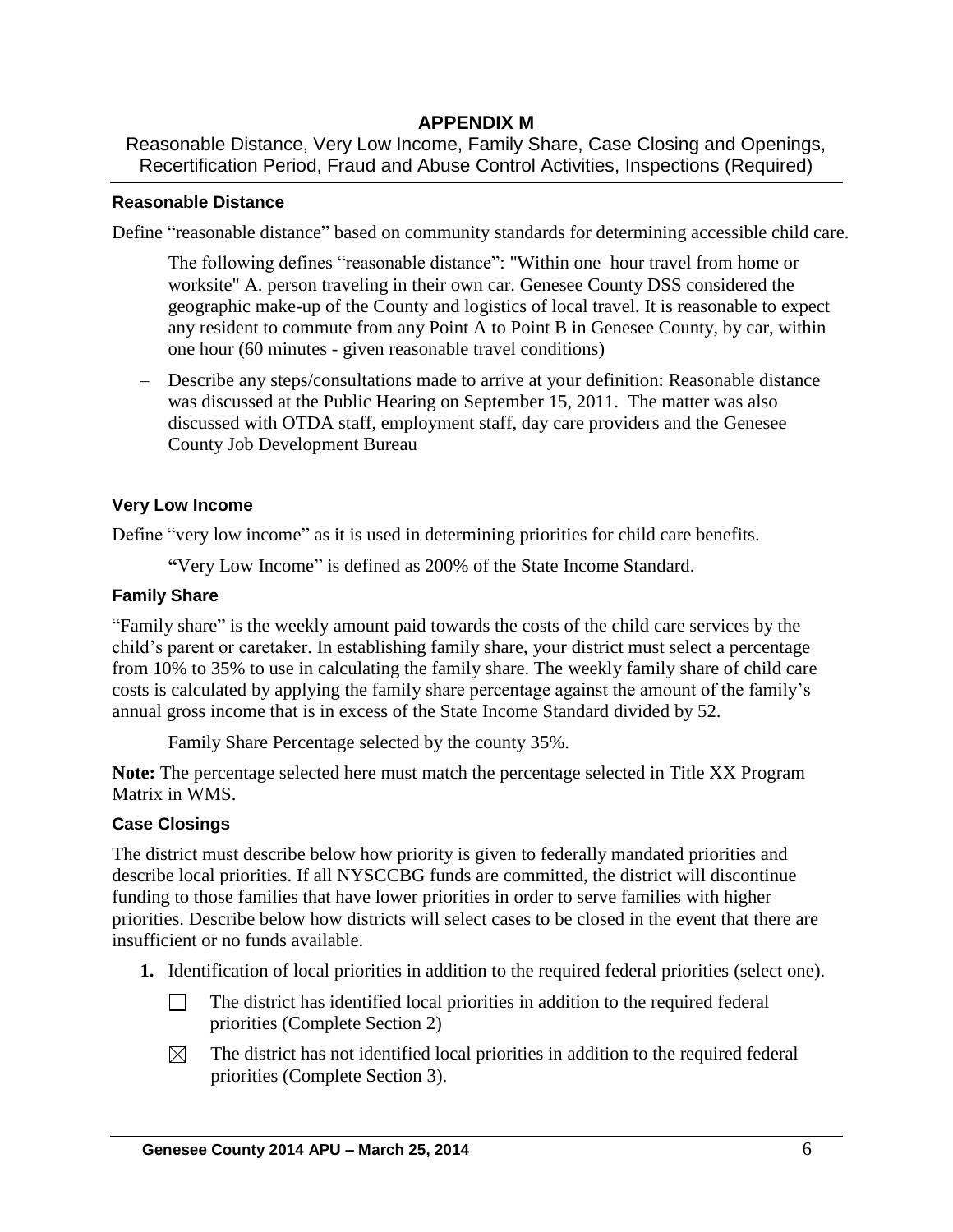- **2.** Describe how priority is given to federally mandated priorities and describe local priorities. If all NYSCCBG funds are committed, the district will discontinue funding to those families that have lower priorities in order to serve families with higher priorities. Describe in the space below how the district will select cases to be closed in the event that there are insufficient or no funds available.
	- **a.** The district will select cases to be closed based ONLY on income.
		- $\Box$  No.
		- □ Yes. Check 1 or 2 below.
			- 1)  $\Box$  The district will close cases from the highest income to lowest income.
			- $2)$  The district will close cases based on income bands. Describe the income bands, beginning at 200% of the State Income Standard and ending at 100% of the State Income Standard:
	- **b.** The district will select cases to be closed based ONLY on categories of families.
		- $\Box$  No.

| $\Box$ Yes. List the categories in the order that they will be closed, including the |
|--------------------------------------------------------------------------------------|
| optional categories selected in Appendix L:                                          |

- **c.** The district will select cases to be closed based on a combination of income and family category.
	- $\Box$  No.
	- $\Box$  Yes. List the categories and income groupings in the order that they will be closed:
- **d.** The district will select cases to be closed on a basis other than the options listed above.
	- $\Box$  No.
	- $\Box$  Yes. Describe how the district will select cases to be closed in the event that there are insufficient funds to maintain the district's current case load:
- **e.** The last cases to be closed will be those that fall under federal priorities. Identify how your district will prioritize federal priorities. Cases that are ranked 1 will be closed last.

| Very low income | $\Box$ Rank 1 | $\Box$ Rank 2 |
|-----------------|---------------|---------------|
|-----------------|---------------|---------------|

| Families that have a child with special needs | $\Box$ Rank 1 | $\Box$ Rank 2 |
|-----------------------------------------------|---------------|---------------|
|-----------------------------------------------|---------------|---------------|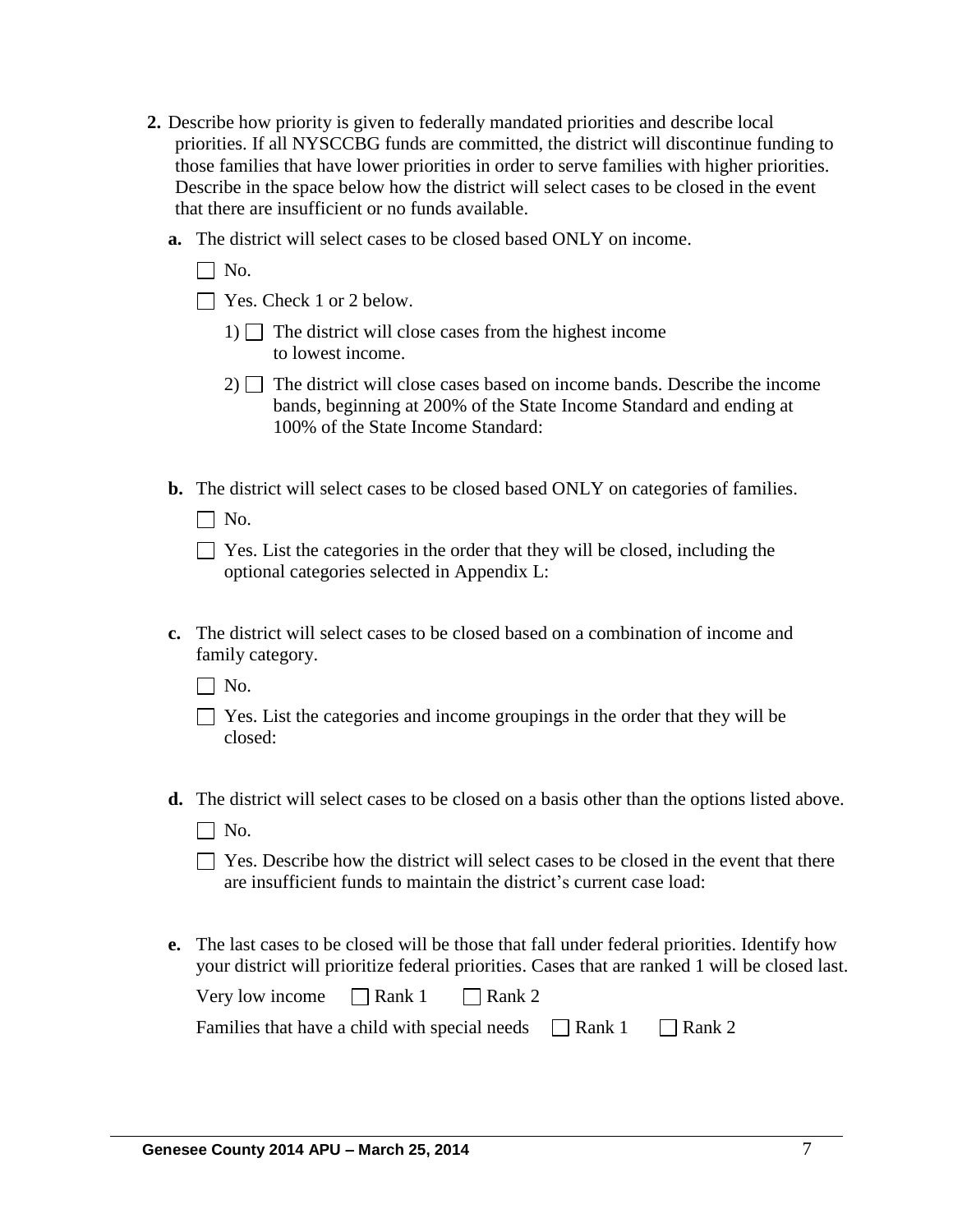- **3.** If all NYSCCBG funds are committed, case closings for families that are not eligible under a child care guarantee and are not a federally mandated priority must be based on the length of time in receipt of services. The length of time used to close cases may be based either on the shortest or longest time the family has received child care services, but must be consistent for all families.
	- **a.** Identify how the district will prioritize federal priorities. Cases that are ranked 1 will be closed last.

| Very low income $\boxtimes$ Rank 1 $\Box$ Rank 2                                         |  |                    |  |
|------------------------------------------------------------------------------------------|--|--------------------|--|
| Families that have a child with special needs $\Box$ Rank 1                              |  | $\boxtimes$ Rank 2 |  |
| The district will close cases based on the federal priorities and the amount of time the |  |                    |  |
| family has been receiving child care services.                                           |  |                    |  |

 $\Box$  Shortest time receiving child care services

- $\boxtimes$  Longest time receiving child care services
- **4.** The district will establish a waiting list for families whose cases were closed because our county did not have sufficient funds to maintain our current caseload.
	- $\boxtimes$  No.
	- Yes. Describe how these cases will be selected to be reopened if funds become available:

# **Case Openings**

Describe below how priority is given to federally mandated priorities and how the district will select cases to be opened in the event that insufficient funds are available.

**1.** The first cases to be opened will be those that fall under the federal priorities.

Identify how your district will prioritize federal priorities. Cases that are ranked 1 will be opened first.

Very low income  $\boxtimes$  Rank 1 Rank 2

Families that have a child with special needs  $\Box$  Rank 1  $\Box$  Rank 2

- **2.** The district will select cases to be opened based ONLY on income.
	- $\Box$  No.
	- $\boxtimes$  Yes. Check 1 or 2 below.
		- 1)  $\boxtimes$  The district will open cases from the lowest income to highest income.
		- $2)$  The district will open cases based on income bands. Describe the income bands, beginning at 200% of the State Income Standard and ending at 100% of the State Income Standard:
- **3.** The district will select cases to be opened based ONLY on category.
	- $\boxtimes$  No.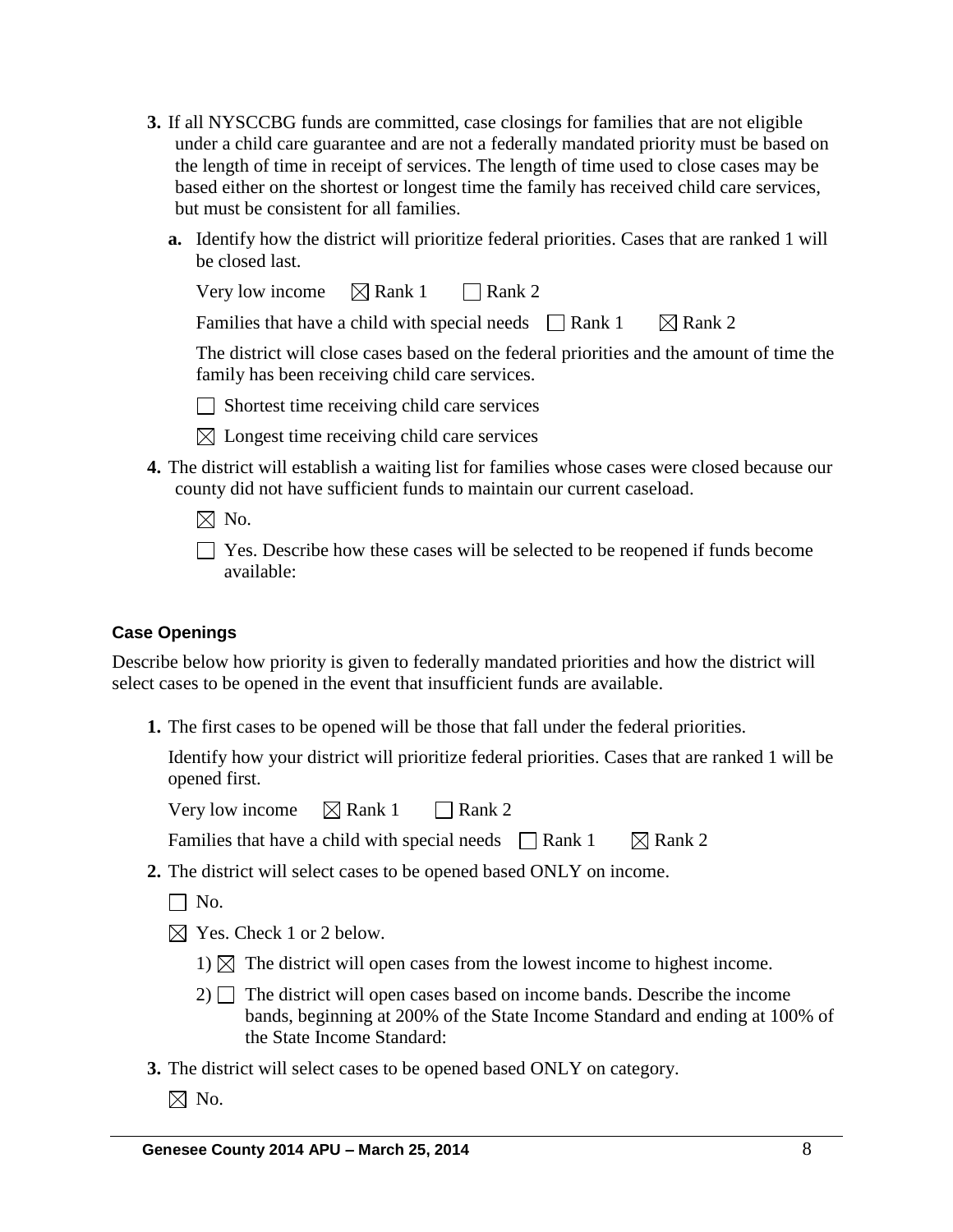$\Box$  Yes. List the categories in the order that they will be opened, including the optional categories selected in Appendix L:

**4.** The district will select cases to be opened based on a combination of income and category of family.

 $\boxtimes$  No.

- $\Box$  Yes. List the categories and income groupings in the order that they will be opened:
- **5.** The district selects cases to be opened on a basis other than the options listed above.

 $\boxtimes$  No.

- $\Box$  Yes. Describe how the district will select cases to be opened in the event that there are not sufficient funds to open all eligible families:
- **6.** The district will establish a waiting list when there are not sufficient funds to open all eligible cases.

 $\Box$  No.

 $\boxtimes$  Yes. Describe how these cases will be selected to be opened when funds become available:

From a waiting list, from those who have been on the list the longest will be opened first, as long as they are still eligible.

The district's recertification period is every  $\boxtimes$  six months  $\Box$  twelve months

# **Fraud and Abuse Control Activities**

**Describe below the criteria the district will use to determine which child care subsidy applications suggest a higher than acceptable risk for fraudulent or erroneous child care subsidy payment in addition to procedures for referring such applications to the district's front-end detection system.**

Documents or information provided are inconsistent with application, such as a different name used for signature. Prior history of denial, case closing, or overpayments resulting from an investigation. Application inconsistent with prior case. No absent parent information or information is inconsistent with application.

# **Describe the sampling methodology used to determine which cases will require verification of an applicant's or recipient's continued need for child care, including, as applicable, verification of participation in employment, education, or other required activities.**

Non-TA daycare will be reviewed by a random sampling on a monthly basis. 10% of the non-TA care caseload will be reviewed yearly. This averages to approximately 3 cases/month and the review will include the 3 previous months billing. The random sample will be obtained by using the monthly reports received by the Accounting Department.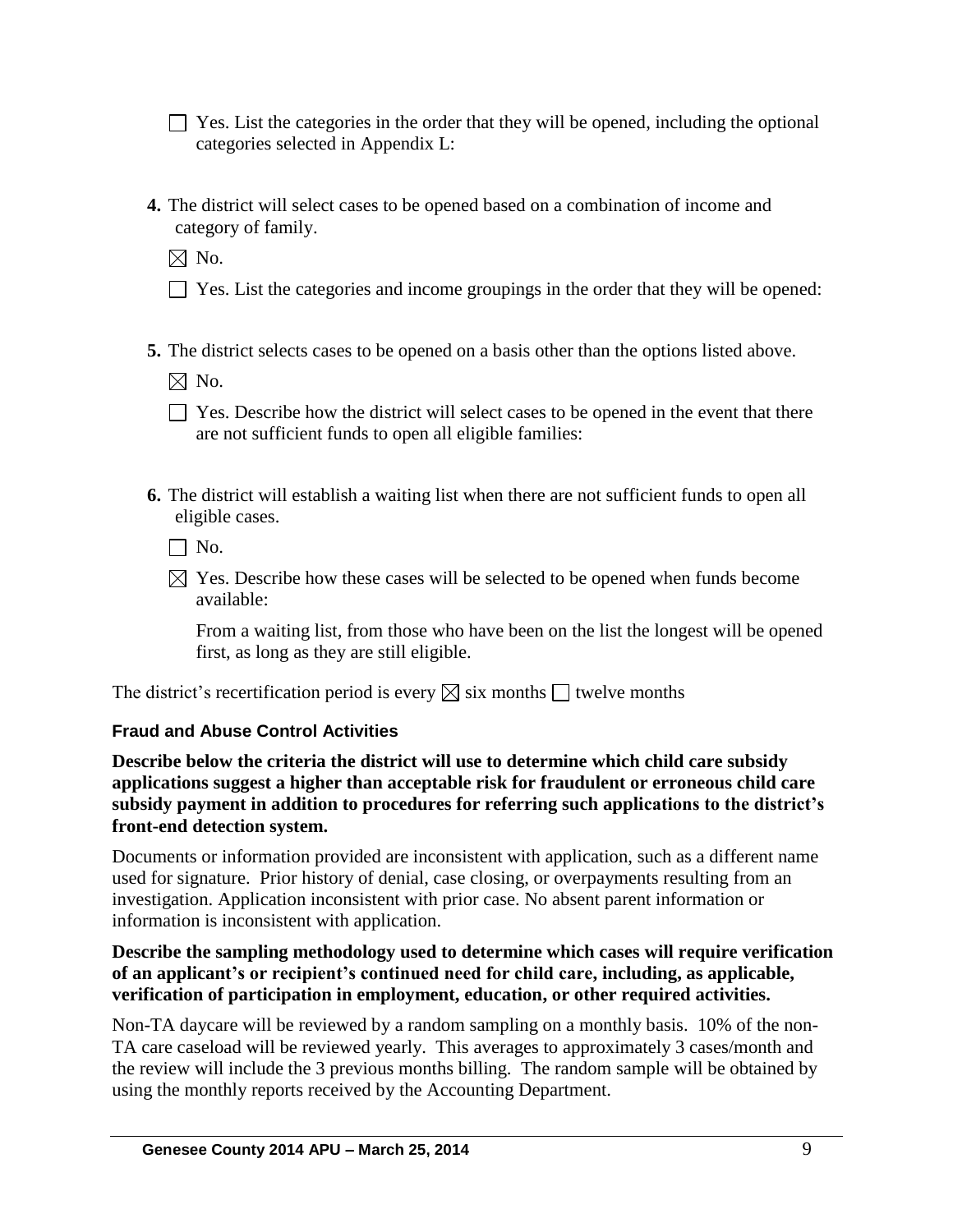**Describe the sampling methodology used to determine which providers of subsidized child care services will be reviewed for the purpose of comparing the child care provider's attendance forms for children receiving subsidized child care services with any Child and Adult Care Food Program inspection forms to verify that child care was actually provided on the days listed on the attendance forms.** 

Child Care providers of subsidized services that participate in the CACFP will be reviewed by random sampling. 10% of these providers will be reviewed on a yearly basis. The review will encompass the two previous months billing. The sampling will be obtained by random selection of one provider from the list.

### **Inspections of Child Care Provider Records and Premises**

The district may choose to make announced or unannounced inspections of the records and premises of a provider/program that provides child care for subsidized children for the purpose of determining whether the child care provider is in compliance with applicable laws and regulations and any additional requirements imposed on such a provider by the social services district Per 18 NYCRR 415.4(h) (3). Does the district choose to make inspections of such child care providers/programs?

 $\boxtimes$  No.

- Yes. Provide the details of your inspections plan below.
	- A. The following *types* of subsidized child care providers/programs are subject to this requirement:

Legally-Exempt Child Care

In-Home; Family Child Care;

Group programs not operating under the auspices of another government agency

Group programs operating under the auspices of another government agency

Licensed or Registered

| Family Day Care; | Registered School Age Child Care |
|------------------|----------------------------------|
|                  |                                  |

Group Family Day Care; Day Care Centers; Small Day Care Centers;

B. The district  $\Box$  does  $\overline{OR} \Box$  does not:

Reserve the right to make inspections *PRIOR to subsidized children receiving care* in a **home** where the inspection is for the purpose of determining whether the child care provider is in compliance with applicable laws and regulations and any additional requirements imposed on such a provider by the social services district.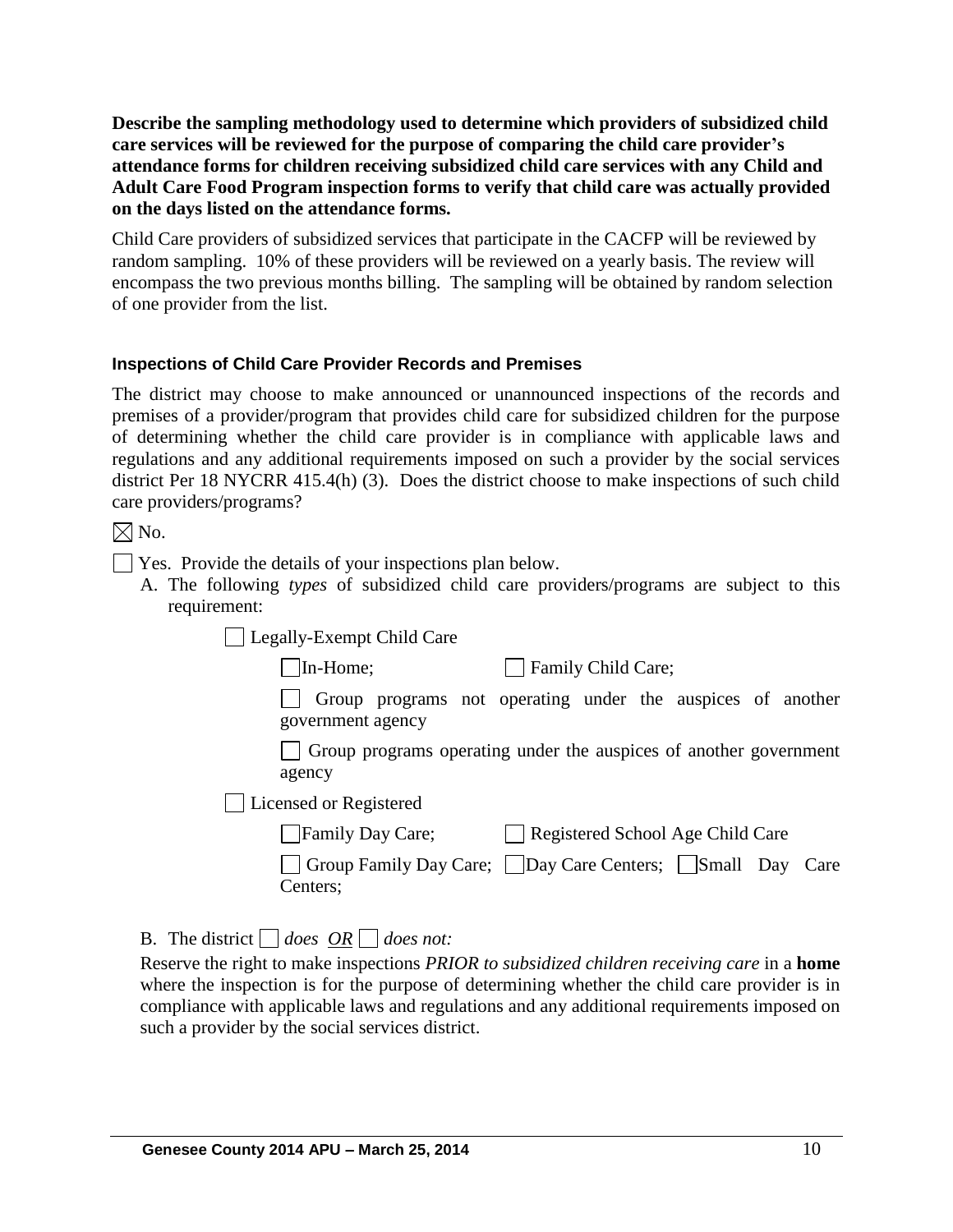- C. The district will report violations of regulations as follows:
	- Violations by a licensed or registered child care provider will be reported to the applicable Office of Children and Families (OCFS) Regional Office.
	- Violations by an enrolled or enrolling legally-exempt child care provider will be reported to the applicable Enrollment Agency.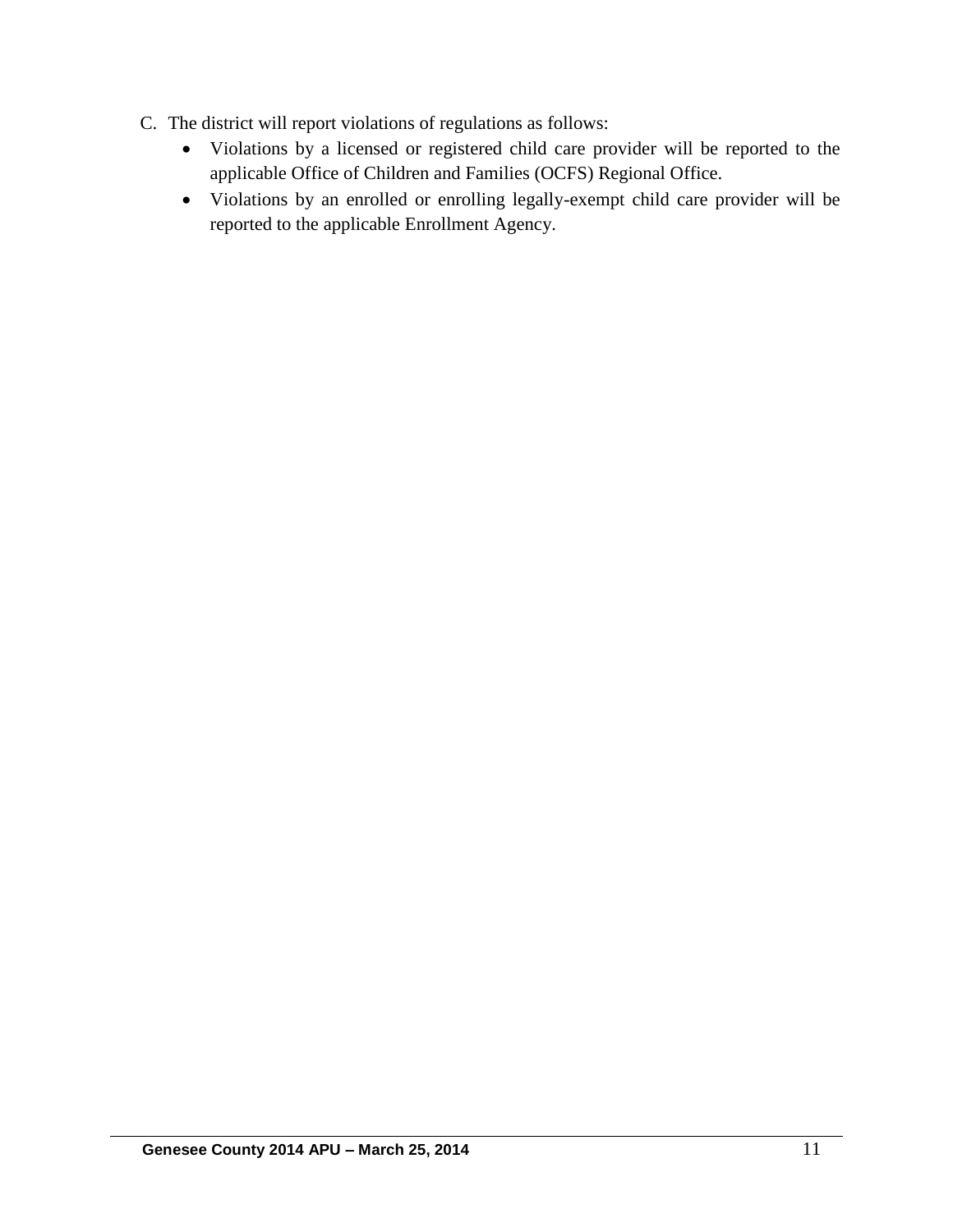# **APPENDIX N** District Options (Required)

Districts have some flexibility to administer their child care subsidy programs to meet local needs. Check which options that your district wishes to include in your county plan. Complete the attached appendices for any area(s) checked.

- **1.**  $\Box$  The district has chosen to establish funding set-asides for NYSCCBG (complete Appendix O).
- **2.**  $\boxtimes$  The district is using Title XX funds for the provision of child care services (complete Appendix P).
- **3.** The district has chosen to establish additional local standards for child care providers (complete Appendix Q).
- **4.**  $\boxtimes$  The district has chosen to make payments to child care providers for absences (complete Appendix R).
- **5.** The district has chosen to make payments to child care providers for program closures (complete Appendix S).
- **6.**  $\Box$  The district has chosen to pay for transportation to and from a child care provider (complete Appendix T).
- **7.**  $\Box$  The district has chosen to pay up to 15% higher than the applicable market rates for regulated child care services that have been accredited by a nationally recognized child care organization (complete Appendix T).
- **8.**  $\Box$  The district has chosen to pay up to 15% higher than the applicable market rates for non-traditional hours (complete Appendix T).
- **9.** The district has chosen to pay up to 75% of the enhanced market rate for legallyexempt family and in-home child care providers who have completed 10 hours of training, which has been verified by the Legally-Exempt Caregiver Enrollment Agency (complete Appendix T).
- **10.** The district has chosen to pay for child care services while a caretaker who works the second or third shift sleeps (complete Appendix T).
- **11.**  $\Box$  The district has chosen to make payments to child care providers who provide child care services, which exceed 24 consecutive hours (complete Appendix T).
- **12.**  $\boxtimes$  The district has chosen to include 18-, 19- or 20-year-olds in the Child Care Services Unit (complete Appendix U)
- **13.** The district is seeking a waiver from one or more regulatory provisions. Such waivers are limited to those regulatory standards that are not specifically included in law (complete Appendix U).
- **14.**  $\boxtimes$  The district has chosen to pay for breaks in activity for low income families (non public assistance families). Complete Appendix U.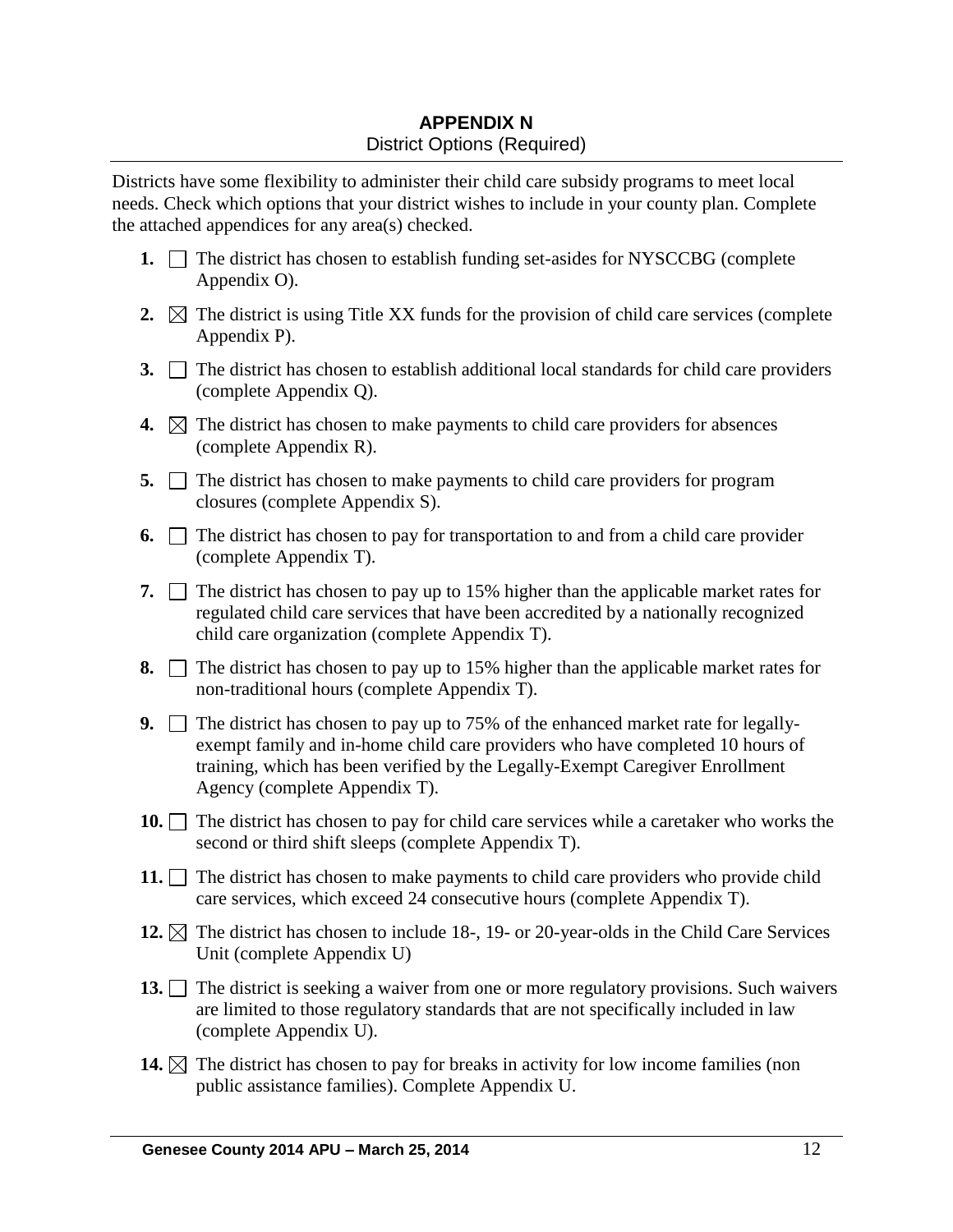15.  $\boxtimes$  The district has chosen to use local equivalent forms such as, but not limited to, child care application, client notification, and/or enrollment forms (attach copies of the local equivalent forms your district uses).

*Any previous approvals for local equivalent forms will not be carried forward into this county plan. Therefore, any local equivalent forms a district wishes to establish or renew must be included in this plan and will be subject to review and approval by OCFS.*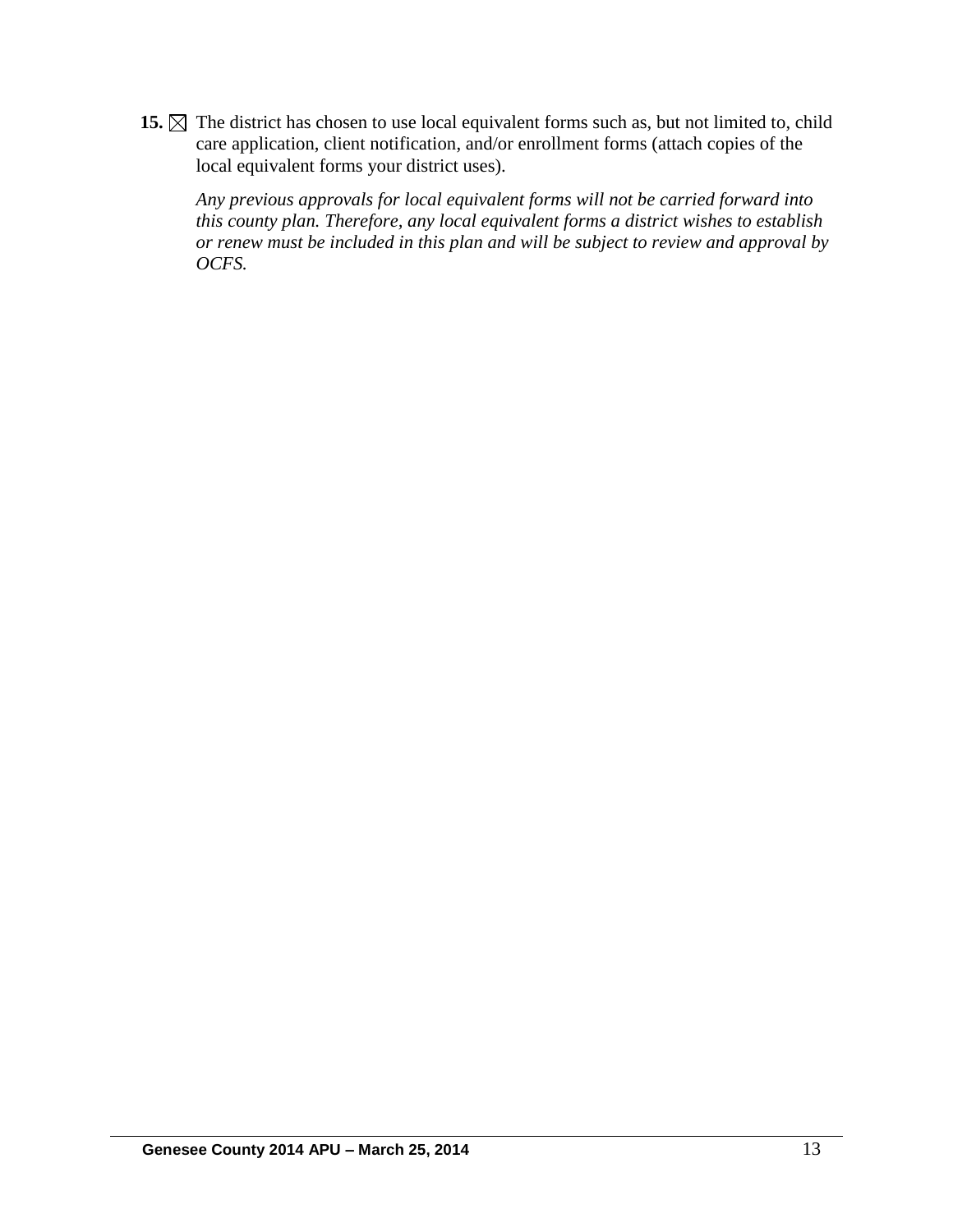# **APPENDIX O** Funding Set-Asides (Optional)

### **Total NYSCCBG Block Grant Amount, Including Local Funds**

| <b>Total Set-Asides</b> |  |
|-------------------------|--|
| Category:               |  |
| Category:               |  |
| Category:               |  |
| Category:               |  |
| Category:               |  |
| Category:               |  |
| Category:               |  |
|                         |  |

Describe for each category the rationale behind specific set-aside amounts from the NYSCCBG (e.g., estimated number of children).

Category:

Description:

Category:

Description:

Category:

Description:

Category:

Description:

The following amounts are set aside for specific priorities from the Title XX block grant:

| Category: |  |
|-----------|--|
| Category: |  |
| Category: |  |

Describe for each category the rationale behind specific amounts set aside from of the Title XX block grant (e.g., estimated number of children).

Category: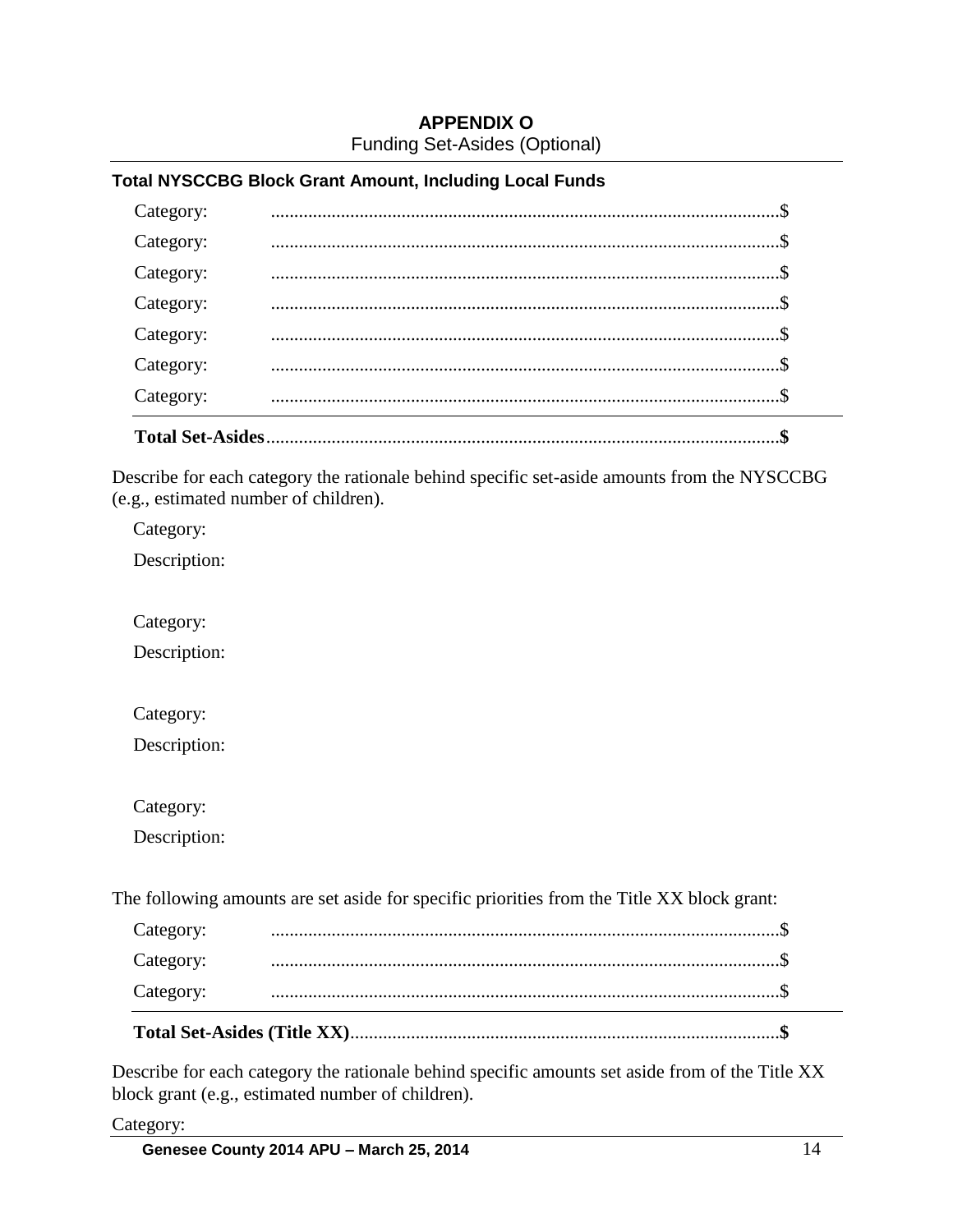Description:

Category:

Description:

Category:

Description:

Category:

Description: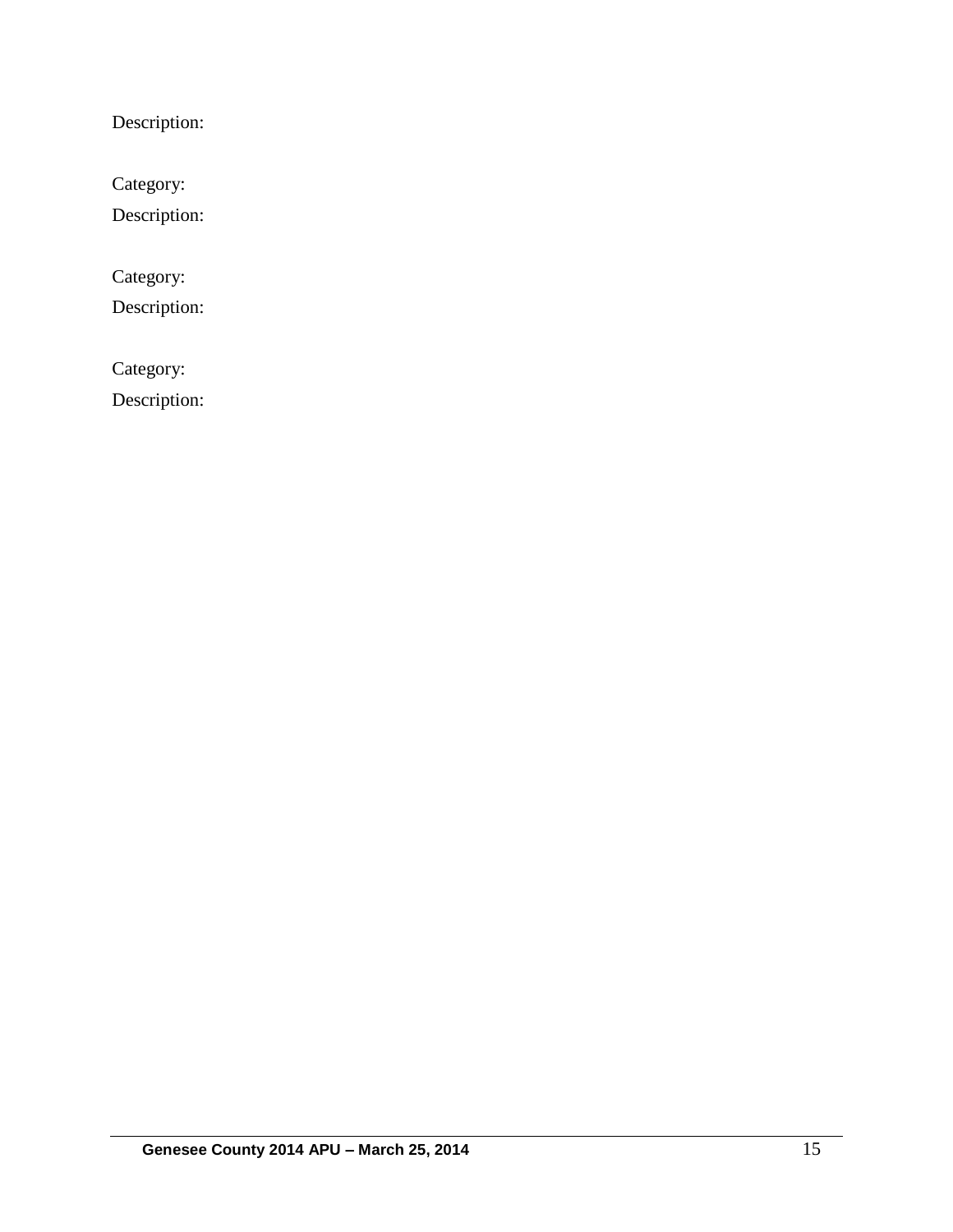# **APPENDIX P** Title XX Child Care (Optional)

| Enter projected total Title XX expenditures for the plan's duration: \$ 0.00                                                                                                                                                                                                                                                                                                                                                                                                                   |  |
|------------------------------------------------------------------------------------------------------------------------------------------------------------------------------------------------------------------------------------------------------------------------------------------------------------------------------------------------------------------------------------------------------------------------------------------------------------------------------------------------|--|
| Indicate the financial eligibility limits (percentage of State Income Standard) your district will<br>apply based on family size. Maximum reimbursable limits are 275% for a family of one or two,<br>255% for a family of three, and 225% for a family of four or more. Districts that are utilizing<br>Title XX funds only for child protective and/or preventive child care services must not enter<br>financial eligibility limits as these services are offered without regard to income. |  |
| Family Size: (2)<br>$\%$<br>(3)<br>$\%$<br>(4)<br>%                                                                                                                                                                                                                                                                                                                                                                                                                                            |  |
| Programmatic Eligibility for Income Eligible Families (Check all that apply.)                                                                                                                                                                                                                                                                                                                                                                                                                  |  |
| Title XX:<br>employment<br>education/training                                                                                                                                                                                                                                                                                                                                                                                                                                                  |  |
| seeking employment<br>illness/incapacity<br>$\mathbf{I}$                                                                                                                                                                                                                                                                                                                                                                                                                                       |  |
| homelessness<br>domestic violence                                                                                                                                                                                                                                                                                                                                                                                                                                                              |  |
| $\blacksquare$<br>emergency situation of short duration                                                                                                                                                                                                                                                                                                                                                                                                                                        |  |
| $\Box$<br>participating in an approved substance abuse treatment program                                                                                                                                                                                                                                                                                                                                                                                                                       |  |
| Does the district apply any limitations to the programmatic eligibility criteria?                                                                                                                                                                                                                                                                                                                                                                                                              |  |
| $\exists$ Yes<br>$\neg$ No                                                                                                                                                                                                                                                                                                                                                                                                                                                                     |  |
| (See Technical Assistance #1 for information on limiting eligibility.)                                                                                                                                                                                                                                                                                                                                                                                                                         |  |
| If yes, describe eligibility criteria:                                                                                                                                                                                                                                                                                                                                                                                                                                                         |  |
| Does the district prioritize certain eligible families for Title XX funding?                                                                                                                                                                                                                                                                                                                                                                                                                   |  |
| $\neg$ No<br>$\exists$ Yes                                                                                                                                                                                                                                                                                                                                                                                                                                                                     |  |
| If yes, describe which families will receive priority:                                                                                                                                                                                                                                                                                                                                                                                                                                         |  |
| Does the district use Title XX funds for child care for open child protective services cases?                                                                                                                                                                                                                                                                                                                                                                                                  |  |
| $\boxtimes$ Yes<br>$\Box$ No                                                                                                                                                                                                                                                                                                                                                                                                                                                                   |  |
| Does the district use Title XX funds for child care for open child preventive services cases?                                                                                                                                                                                                                                                                                                                                                                                                  |  |
| $\boxtimes$ Yes<br>N <sub>o</sub>                                                                                                                                                                                                                                                                                                                                                                                                                                                              |  |
|                                                                                                                                                                                                                                                                                                                                                                                                                                                                                                |  |
|                                                                                                                                                                                                                                                                                                                                                                                                                                                                                                |  |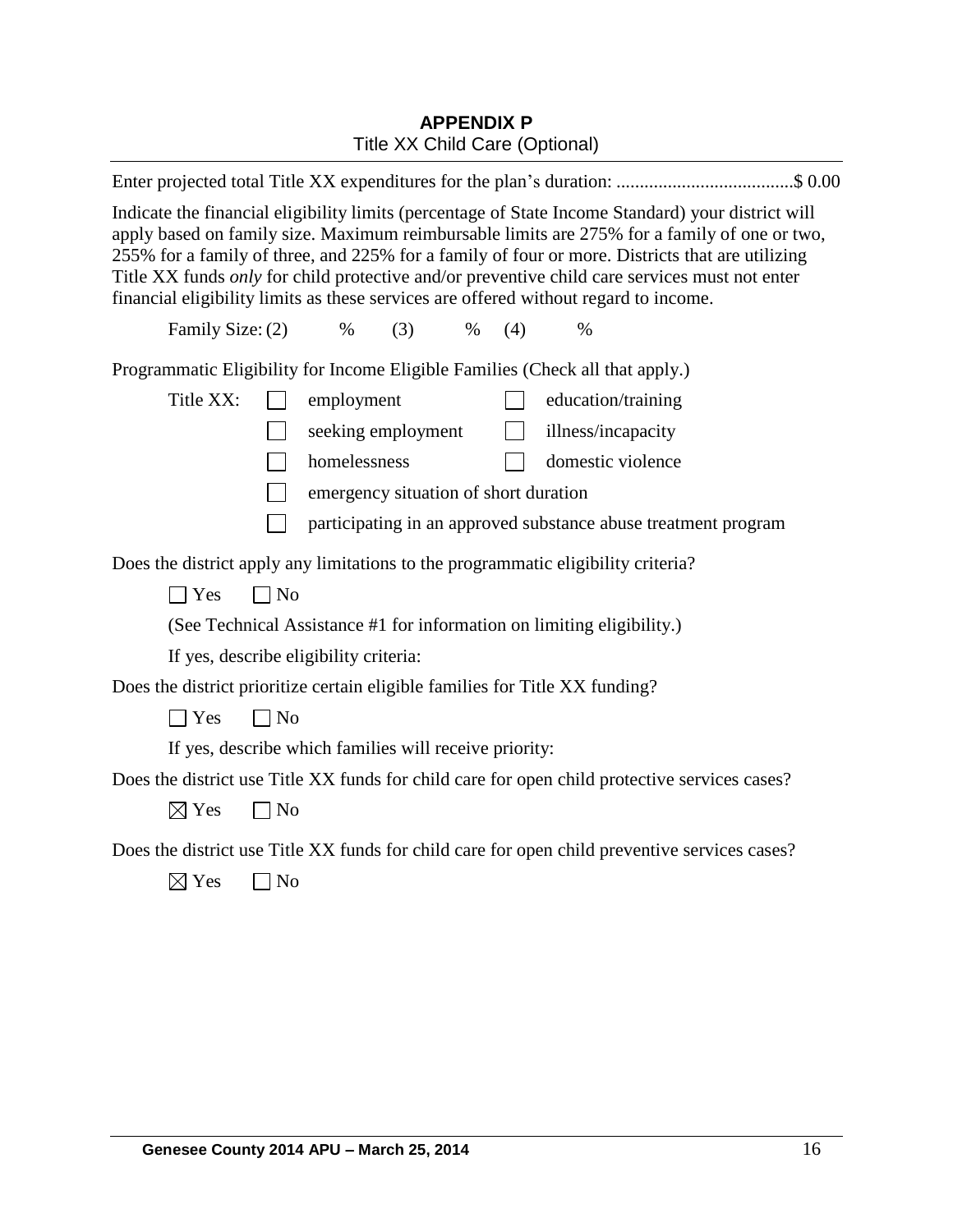The district may propose local standards in addition to the State standards for legally-exempt providers who will receive child care subsidies. This appendix must be completed for **each** additional standard that the district wishes to implement.

| 1. Check or describe in the space provided below the additional local standards that will be |
|----------------------------------------------------------------------------------------------|
| required of child care providers/programs.                                                   |

| $\Box$ Verification that the provider has given the parent/caretaker complete and accurate |
|--------------------------------------------------------------------------------------------|
| information regarding any report of child abuse or maltreatment in which they are          |
| named as an indicated subject                                                              |

|  |  | □ Local criminal background check |  |
|--|--|-----------------------------------|--|
|  |  |                                   |  |

 $\Box$  Requirement that providers that care for subsidized children for 30 or more hours a week participate in the Child and Adult Food Care Program (CACFP)

 $\Box$  Site visits by the local district

□ Other (please describe):

**2.** Check below the type of child care program to which the additional standard will apply and indicate the roles of the persons to whom it will apply in cases where the standard is person-specific.

□ Legally-exempt family child care program. Check all that apply.

| $\Box$ Provider<br>$\Box$ Provider's Employee | □ Provider's Volunteer |
|-----------------------------------------------|------------------------|
|-----------------------------------------------|------------------------|

|  |  | $\Box$ Provider's household member age 18 or older |  |  |  |
|--|--|----------------------------------------------------|--|--|--|
|--|--|----------------------------------------------------|--|--|--|

□ Legally-exempt in-home child care program. Check all that apply.

□ Provider Provider's Employee Provider's Volunteer

| $\Box$ Legally-exempt group providers not operating under the auspices of another |  |
|-----------------------------------------------------------------------------------|--|
| government agency. Check all that apply.                                          |  |

Provider Provider's Employee Provider's Volunteer

 $\Box$  Legally-exempt group providers operating under the auspices of another government or tribal agency. Check all that apply.

| $\Box$ Provider | Provider's Employee |
|-----------------|---------------------|

- $\Box$  Provider's Volunteer
- **3.** Districts are responsible for implementation of the additional local standard unless they have a formal agreement or contract with another organization. Check the organization that will be responsible for the implementation of the additional local standard.

 $\Box$  Local social services staff

Provide the name of the unit and contact person: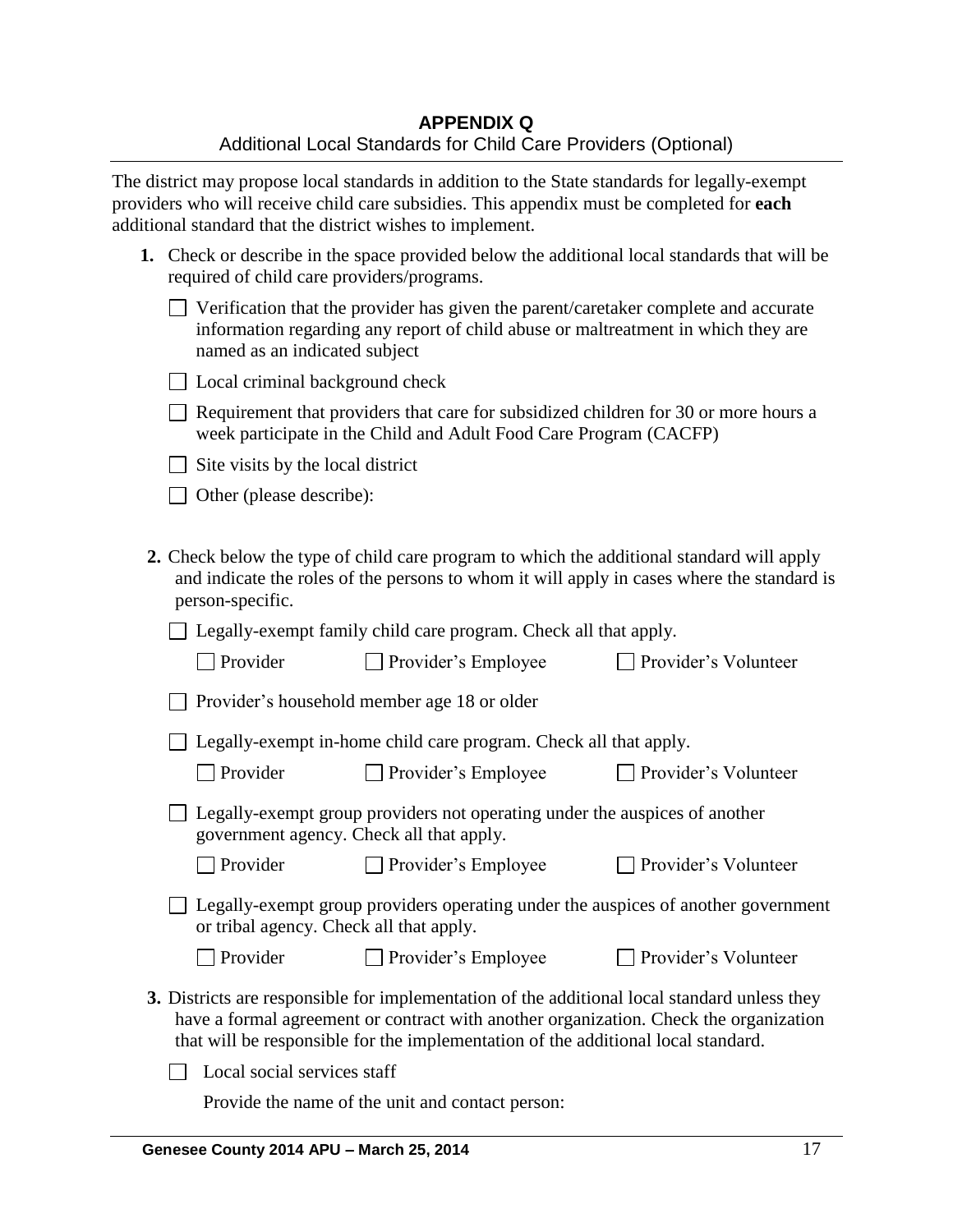Contracted agency

Provide the name of the agency and contact person:

**4.** Are there any costs associated with the additional standard?

 $\Box$  Yes  $\Box$  No

**Note:** Costs associated with the additional standard cannot be passed on to the provider.

- **5.** Describe the steps for evaluating whether the additional local standard has been met.
- **6.** Indicate how frequently reviews of the additional standard will be conducted. Check all that apply.

Legally-Exempt Programs:

providers.)

 $\Box$  Re-enrollment  $\Box$  Other

- **7.** In the space below, described the procedures the district will use to notify the Legally-Exempt Caregiver Enrollment Agency (EA) as to whether the legally-exempt provider is in compliance with the additional local standards. Districts must notify the EA within 25 days from the date they received the referral from the EA. (Districts need to describe this procedure only if the additional local standard is applied to legally-exempt child care
	- **8.** Describe the justification for the additional standard in the space below.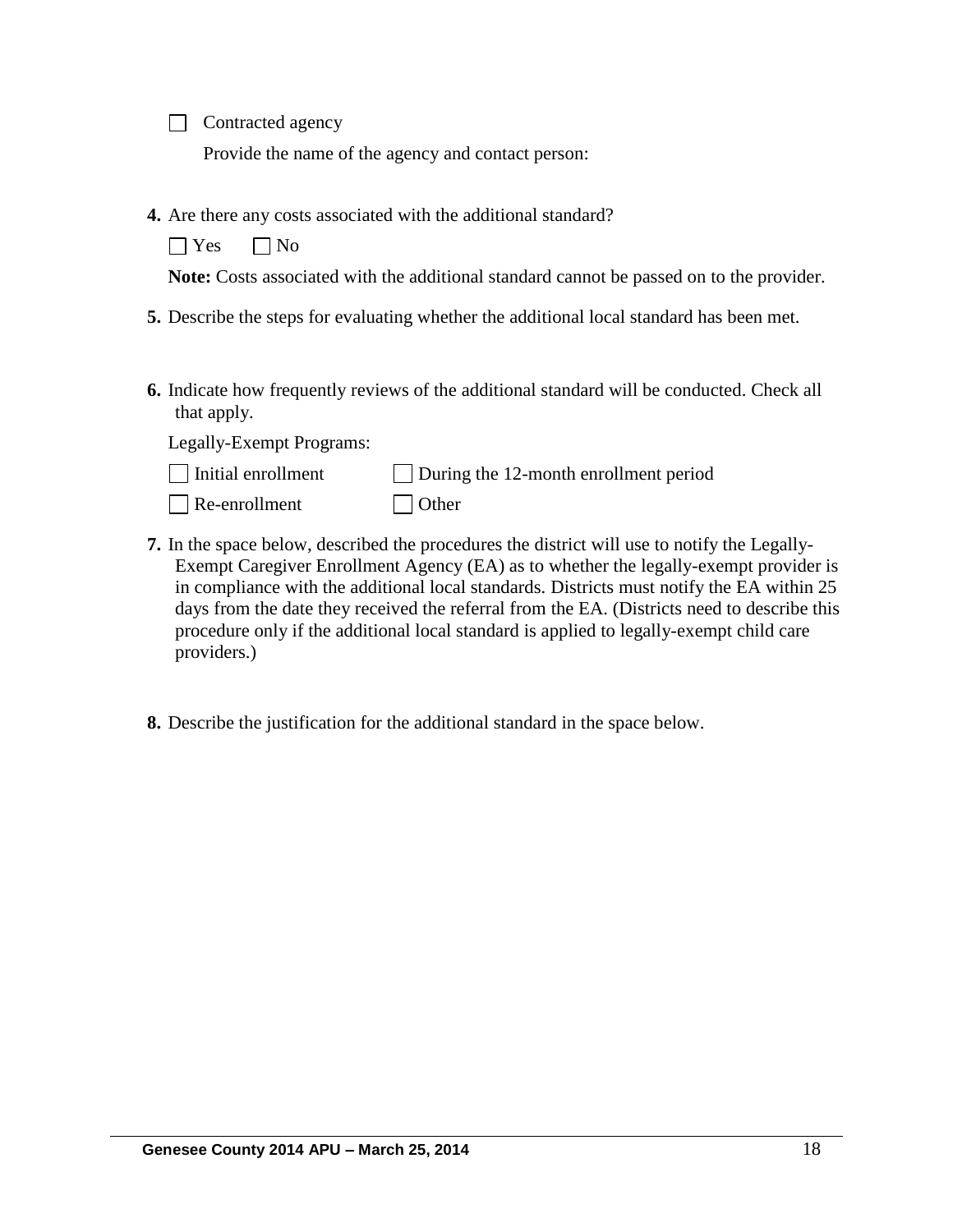| <b>APPENDIX R</b>                                       |
|---------------------------------------------------------|
| Payment to Child Care Providers for Absences (Optional) |

The following providers are eligible for payment for absences (check all that are eligible):

 $\boxtimes$  Day Care Center  $\Box$  Legally-Exempt Group

 $\boxtimes$  Group Family Day Care  $\boxtimes$  School Age Child Care

 $\boxtimes$  Family Day Care

Our county will only pay for absences to providers with which the district has a contract or letter of intent.

 $\boxtimes$  Yes  $\Box$  No

| Base period (check one) | $\Box$ 3 months | $\boxtimes$ 6 months |
|-------------------------|-----------------|----------------------|
|-------------------------|-----------------|----------------------|

Number of absences allowed during base period:

| <b>Period</b> | <b>Routine Limits</b><br>$#$ of days) | <b>Extenuating</b><br><b>Circumstances</b><br>$#$ of days) | <b>Total Number of</b><br><b>Absences Allowed</b><br>$#$ of days) |
|---------------|---------------------------------------|------------------------------------------------------------|-------------------------------------------------------------------|
| In a month    |                                       |                                                            | 1 ິ                                                               |
| Base period   |                                       |                                                            | 1 Պ                                                               |

List reasons for absences for which the district will allow payment:

Child illness and/or parent illness

List any limitations on the above providers' eligibility for payment for absences:

If the parent/child need child care and the Provider is unwilling and/or unable to provide child care.

**Note:** Legally-exempt family child care and in-home child care providers are **not** eligible to receive payment for absences.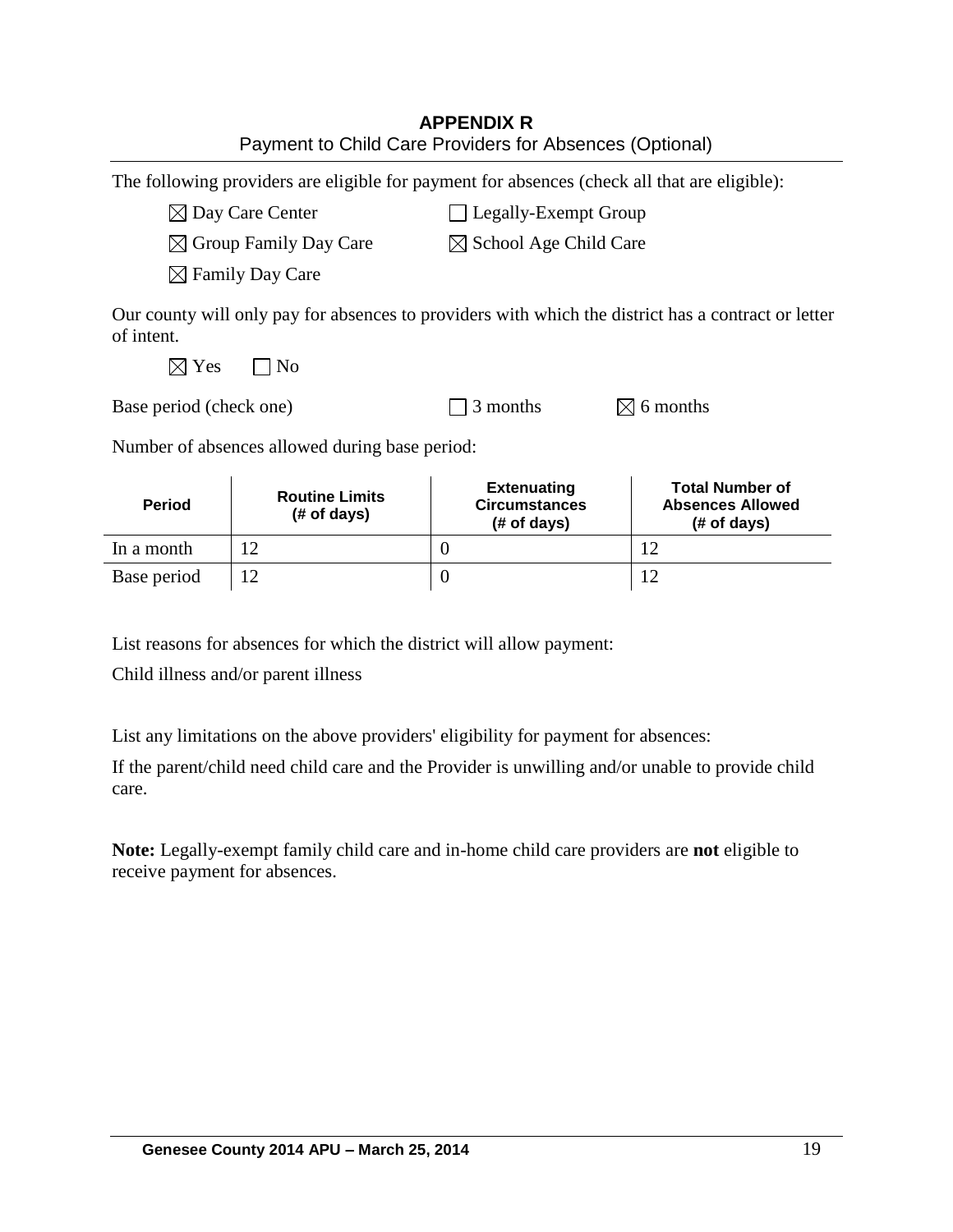| <b>APPENDIX S</b>                                               |
|-----------------------------------------------------------------|
| Payment to Child Care Providers for Program Closures (Optional) |

|  |  | The following providers are eligible for payment for program closures: |
|--|--|------------------------------------------------------------------------|
|  |  |                                                                        |
|  |  |                                                                        |
|  |  |                                                                        |

| □ Day Care Center | □ Legally-Exempt Group |
|-------------------|------------------------|
|                   |                        |

| Group Family Day Care | School Age Child Care |
|-----------------------|-----------------------|
|-----------------------|-----------------------|

**□ Family Day Care** 

The county will only pay for program closures to providers with which the district has a contract or letter of intent.

| ∼<br>- - | ง∩ |
|----------|----|
|----------|----|

Enter the number of days allowed for program closures (maximum allowable time for program closures is five days).

List the allowable program closures for which the county will provide payment.

**Note:** Legally-exempt family child care and in-home child car providers are **not** allowed to be reimbursed for program closures.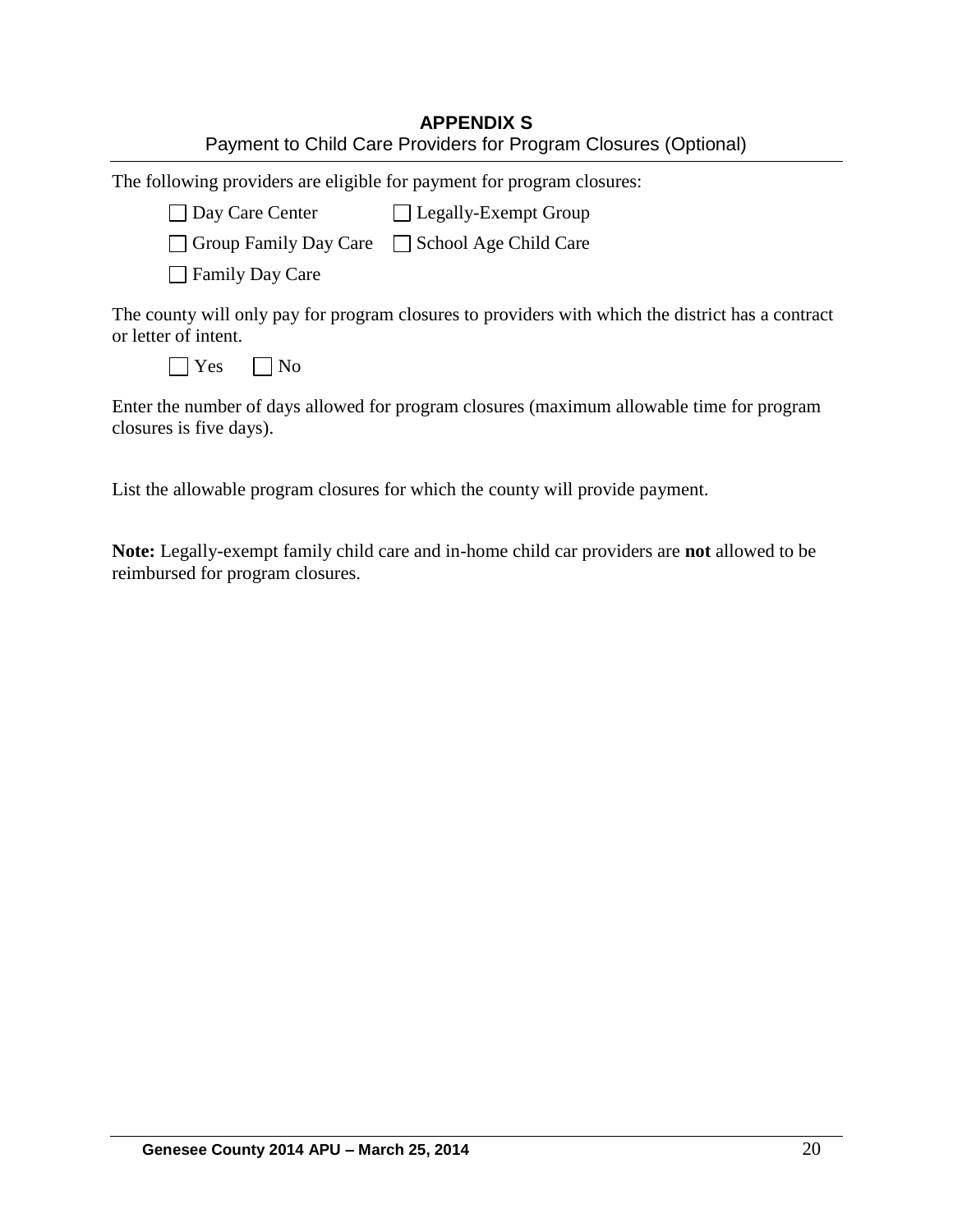# **APPENDIX T** Transportation, Differential Payment Rates, Enhanced Market Rate for Legally-Exempt and In-Home Providers, and Sleep (Optional)

### **Transportation**

Describe any circumstances and limitations your county will use to reimburse for transportation. Include what type of transportation will be reimbursed (public vs. private) and how much your county will pay (per mile or trip). Note that if the county is paying for transportation, the Program Matrix in WMS should reflect this choice.

### **Differential Payment Rates**

Indicate the percentage above the market rate your county has chosen.

- Accredited programs may receive a differential payment up to % above market rate.
- Care during non-traditional hours may be paid up to % above market rate.
- Limitations to the above differentials:

Payments may not exceed 15% above market rate. However, if your district wishes to establish a payment rate that is more than 15% above the applicable market rate, describe below why the 15% maximum is insufficient to provide access within the district to accredited programs and/or care provided during non-traditional hours.

# **Enhanced Market Rate for Legally-Exempt Family and In-Home Child Care Providers**

Indicate if the district is electing to establish a payment rate that is in excess of the enhanced market rate for legally-exempt family and in-home child care providers who have annually completed 10 or more hours of training and the training has been verified by the legally-exempt caregiver enrollment agency.

 $\Box$  No.

□ Yes. Our market rate will not exceed 75% of the child care market rate established for registered family day care.

### **Sleep**

The following describes the standards that will be used in evaluating whether or not to pay for child care services while a parent or caretaker that works a second or third shift sleeps, as wells as any limitations pertaining to payment:

Indicate the number of hours allowed by your district (maximum number of hours allowed is eight).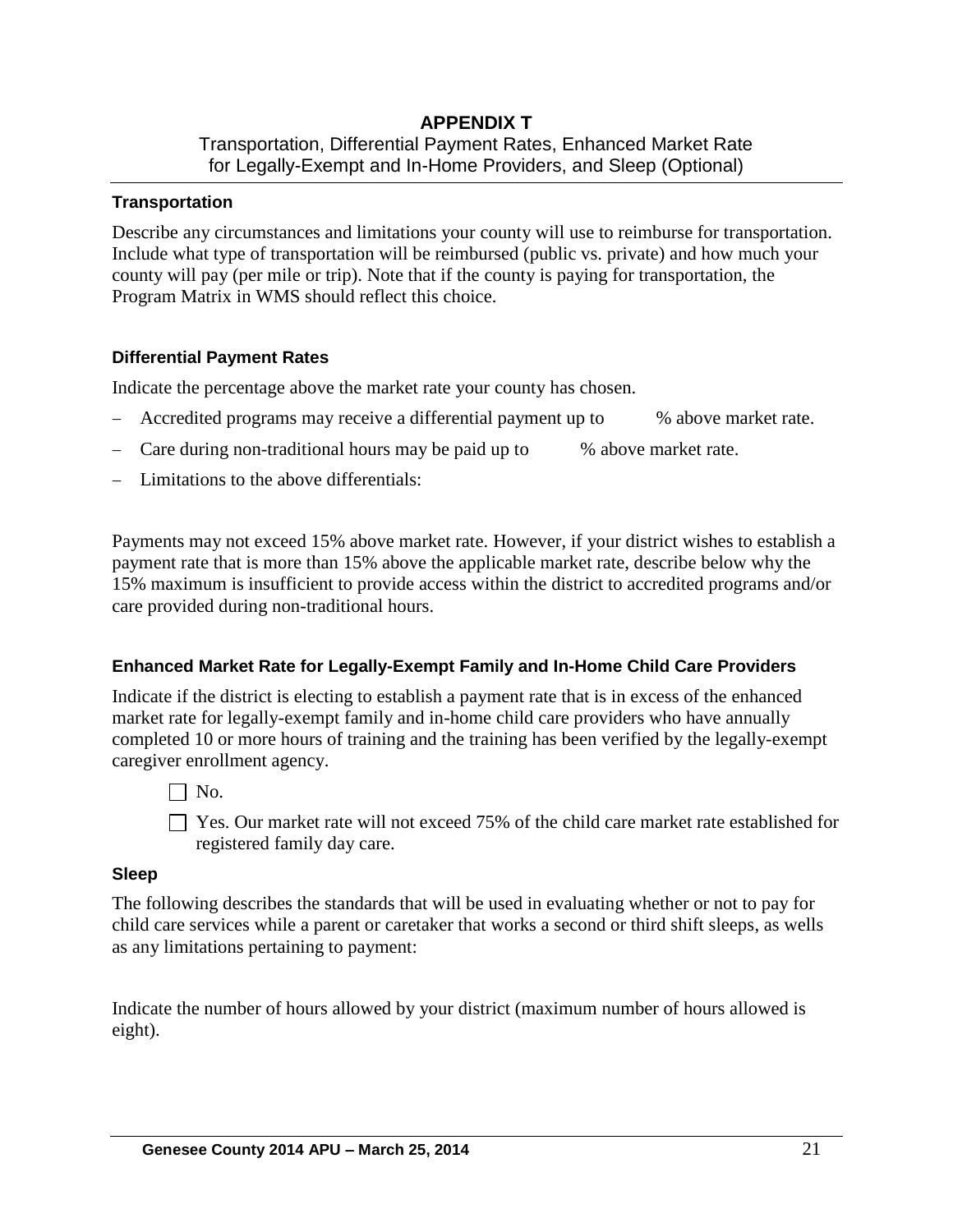# **APPENDIX U** Child Care Exceeding 24 Hours, Child Care Services Unit, Waivers, and Breaks in Activities (Optional)

### **Child Care Exceeding 24 Hours**

Child Care services may exceed 24 consecutive hours when such services are provided on a short-term emergency basis or in other situations where the caretaker's approved activity necessitates care for 24 hours on a limited basis. Check below under what circumstances the county will pay for child care exceeding 24 hours.

 $\Box$  On a short-term or emergency basis

 $\Box$  The caretaker's approved activity necessitates care for 24 hours on a limited basis

Describe any limitations for payment of child care services that exceed 24 consecutive hours.

### **Child Care Services Unit (CCSU)**

Indicate below if your county will include 18-, 19-, or 20-year-olds in the CCSU, which is used in determining family size and countable family income.

The district will include the following in the CCSU (check all that apply).

| $\Box$ 18-year-olds | $\Box$ 19-year-olds | $\Box$ 20-year-olds |
|---------------------|---------------------|---------------------|
|---------------------|---------------------|---------------------|

### **OR**

The district will only include the following in the CCSU when it will benefit the family (check all that apply)

 $\boxtimes$  18-year-olds  $\Box$  19-year-olds  $\Box$  20-year-olds

Describe the criteria your district will use to determine whether or not 18-, 19-, or 20-year olds are included in the CCSU.

Genesee County elects to include 18-year-olds in the CCSU; the 18 year-old is a member of the household, attending school and/or working and it benefits the family.

### **Waivers**

Districts have the authority to request a waiver of any regulatory provision that is non-statutory. Describe and justify why your county is requesting a waiver.

# **Breaks in Activities**

Districts may pay for child care services for low income families during breaks in activities either for a period not to exceed two weeks or for a period not to exceed four weeks when child care arrangements would otherwise be lost and the subsequent activity is expected to begin within that period. Indicate below if your county will make such payments (check one).

 $\boxtimes$  Two weeks  $\Box$  Four weeks

Districts may provide child care services while the caretaker is waiting to enter an approved activity or employment or on a break between approved activities. The following low income